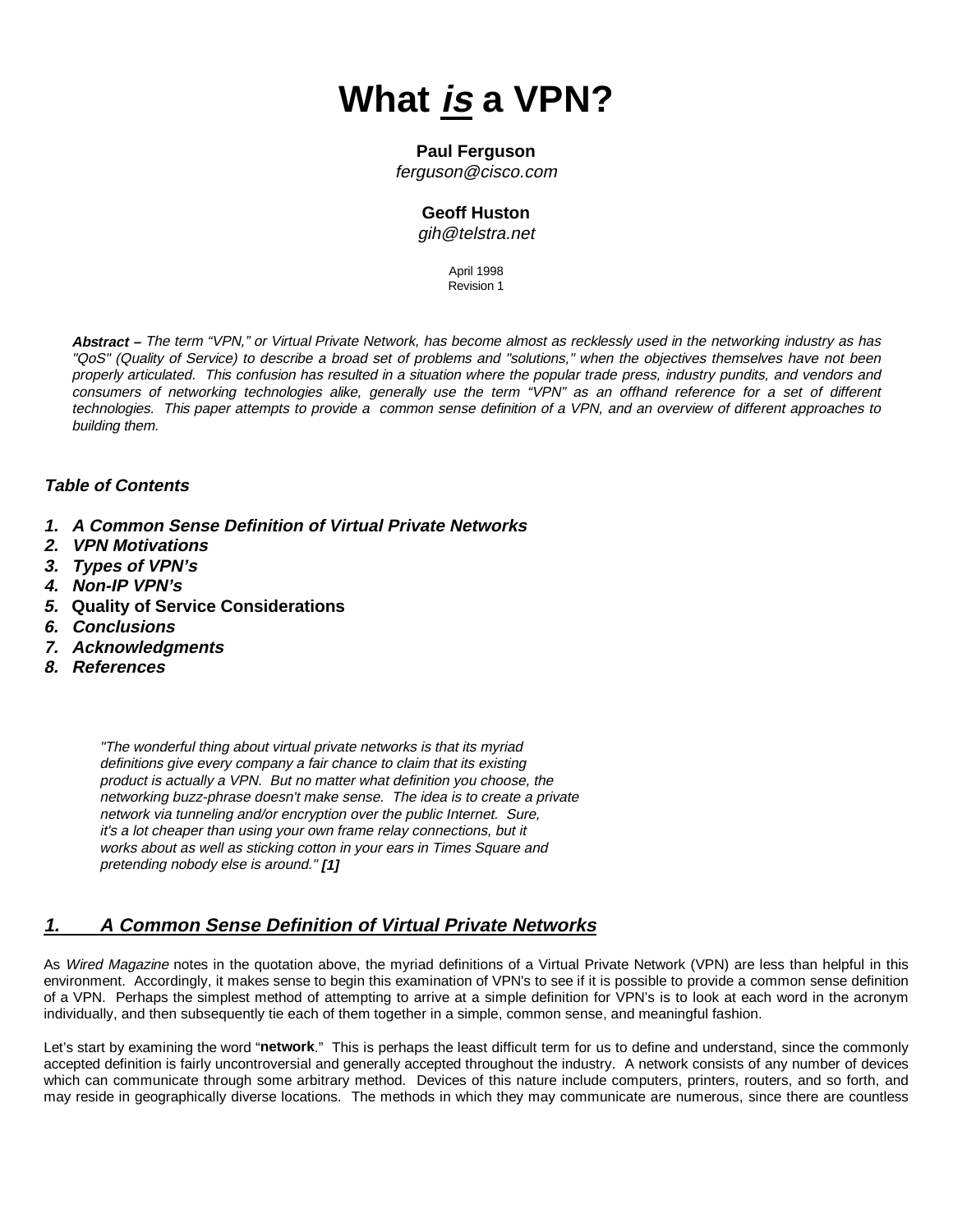electronic signaling specifications, and data-link, transport, and application layer protocols. For the purposes of simplicity, let's just agree that a "network" is a collection of devices that can communicate in some fashion, and can successfully transmit and receive data amongst themselves.

The term "**private**" is fairly straightforward, and is intricately related to the concept of "virtualization" insofar as VPN's are concerned, as we'll discuss in a moment. In the simplest of definitions, "private" means that communications between two (or more) devices is, in some fashion, secret – that the devices which are not participating in the "private" nature of communications are not privy to the communicated content, and that they are indeed completely unaware of the private relationship altogether. Accordingly, data privacy and security (data integrity) are also important aspects of a VPN which need to taken into consideration when considering any particular VPN implementation.

Another means of expressing this definition of "private" is through its antonym, "public." A "public" facility is one which is openly accessible, and is managed within the terms and constraints of a common public resource, often via a public administrative entity. By contrast, a "private" facility is one where access is restricted to a defined set of entities, and third parties cannot gain access. Typically, the private resource is managed by the entities who have exclusive right of access. Examples of this type of private network can be found in any organizational network which is not connected to the Internet, or to any other external organizational network, for that matter. These networks are private due to the fact that there is no external connectivity, and thus no external network communications.

Another important aspect of "privacy" in a VPN is through its technical definition, as describing the privacy of addressing and routing system, meaning that the addressing used within a VPN community of interest is separate and discrete from that of the underlying shared network, and from that of other VPN communities. The same holds true for the routing system used within the VPN and that of the underlying shared network. The routing and addressing scheme within a VPN should, for all intents and purposes, be self-contained, but this degenerates into a philosophical discussion on the context of the term "VPN." Also, it is worthwhile to examine the differences between the "peer" and "overlay" models of constructing VPN's – both of which are discussed in more detail in Section 3.1, "Network Layer VPN's."

"**Virtual**" is a concept that is slightly more complicated. The New Hacker's Dictionary (formerly known as the Jargon File) **[2]** defines virtual as –

**virtual /adj./** [via the technical term "virtual memory", prob. from the term "virtual image" in optics] **1**. Common alternative to {logical}; often used to refer to the artificial objects (like addressable virtual memory larger than physical memory) simulated by a computer system as a convenient way to manage access to shared resources. **2**. Simulated; performing the functions of something that isn't really there. An imaginative child's doll may be a virtual playmate. Oppose {real}.

Insofar as VPN's are concerned, the definition in **2.** above is perhaps the most appropriate comparison for virtual networks. The "virtualization" aspect is one that is similar to what we briefly described above as "private," however, the scenario is slightly modified – the private communication is now conducted across a network infrastructure that is shared by more than a single organization. Thus, the private resource is actually constructed by using the foundation of a logical partitioning of some underlying common shared resource, rather than by using a foundation of discrete and dedicated physical circuits and communications services. Accordingly, the "private" network has no corresponding "private" physical communications system. Instead, the "private" network is a virtual creation which has no physical counterpart. The virtual communications between two (or more) devices is due to the fact that the devices which are not participating in the virtual communications are not privy to the content of the data, and that they are also altogether unaware of the private relationship between the virtual peers. The shared network infrastructure could, for example, be the global Internet and the number of organizations or other users not participating in the virtual network may literally number into the thousands, hundreds of thousands, or millions.

#### A VPN can also said to be a **discrete** network **[3]** –

**discrete \dis\*crete"\, a.** [L. discretus, p. p. of discernere. See Discreet.] **1**. Separate; distinct; disjunct.

The discrete nature of VPN's allow both privacy and virtualization. While VPN's are not completely separate, per se, the distinction is that they operate in a discrete fashion across a shared infrastructure, providing exclusive communications environments which do not share any points of interconnection.

The combination of these terms produces **VPN** – a **private network** , where the privacy is introduced by some method of **virtualization**. A VPN could be built between two end-systems or between two organizations, between several end-systems within a single organization or between multiple organizations across the global Internet, between individual applications, or any combination of the above.

As an aside, it should be noted that there is really no such thing as a non-virtual network, when considering the underlying common public transmission systems and other similar public infrastructure components as the base level of carriage of the network. What separates a VPN from a truly "private" network is whether the data transits a shared versus a non-shared infrastructure. For instance, an organization could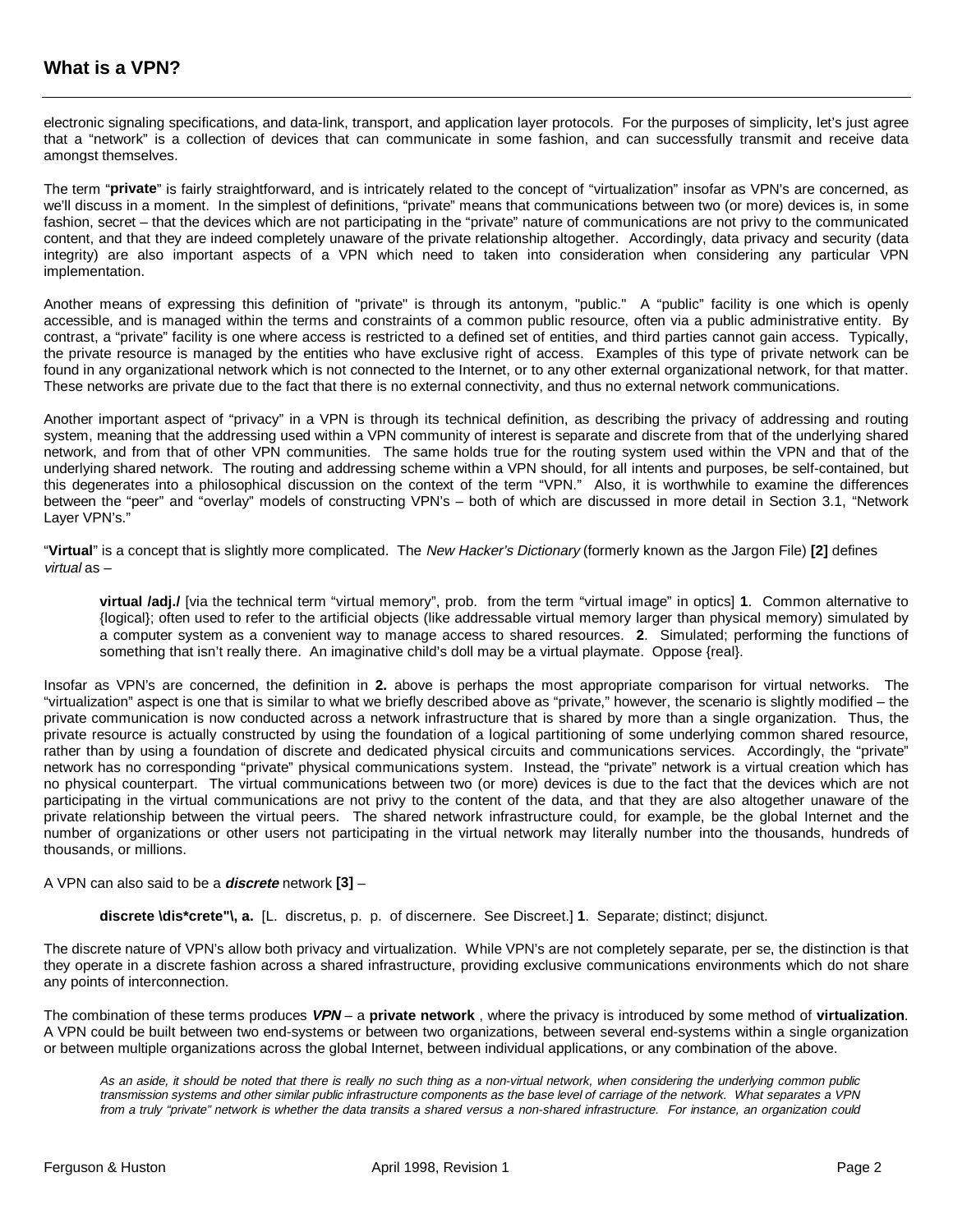lease private line circuits from various telecommunications providers and build a private network on the base of these private circuit leases, however the circuit switched network owned and operated by the telecommunications companies are actually circuits connected to their DACS (Digital Access Cross-Connect Systems) network and subsequently their fiber optics infrastructure, and this infrastructure is shared by any number of organizations through the use of multiplexing technologies. Unless an organization is actually deploying private fiber and layered transmission systems, any network is layered with "virtualized" connectivity services in this fashion.

A VPN doesn't necessarily mean communications isolation, but rather the controlled segmentation of communications for communities of interest across a shared infrastructure.

The common and somewhat formal characterization of the VPN, and perhaps the most straightforward and strict definition, is:

**A VPN is a communications environment in which access is controlled to permit peer connections only within a defined community of interest, and is constructed though some form of partitioning of a common underlying communications medium, where this underlying communications medium provides services to the network on a non-exclusive basis**.

A simpler, more approximate, and much less formal description is:

#### **A VPN is private network constructed within a public network infrastructure, such as the global Internet**.

It should also be noted that while VPN's may be constructed to address any number of specific business needs or technical requirements, a **comprehensive** VPN solution provides support for dial-in access, multiple remote sites connected by leased lines (or other dedicated means), the ability of the VPN service provider to "host" various services for the VPN customers (e.g., web hosting), and the ability to support not just intra-, but also inter-VPN connectivity, including connectivity to the global Internet.

## **2. VPN Motivations**

There are several motivations for building VPN's, but a common thread in each is that they all share the requirement to "virtualize" some portion of an organization's communications – in other words, make some portion (or perhaps all) of the communications essentially "invisible" to external observers, while taking advantage of the efficiencies of a common communications infrastructure.

The base motivation for VPN's lies in the economics of communications. Communications systems today typically exhibit the characteristic of a high fixed-cost component, and smaller variable cost components which vary with the transport capacity, or bandwidth, of the system. Within this economic environment, it is generally financially attractive to bundle a number of discrete communications services onto a common high capacity communications platform, allowing the high fixed-cost components associated with the platform to be amortized over a larger number of clients. Accordingly, a collection of virtual networks implemented on a single common physical communications plant is cheaper to operate than the equivalent collection of smaller physically discrete communications plants, each servicing a single network client.

So, if aggregation of communications requirements leads to a more cost-effective communications infrastructure, why not pool all these services into a single public communications system? Why is there still the requirement to undertake some form of partitioning within this common system that results in these "virtual private" networks?

In response to this, the second motivation for VPN's is that of communications privacy, where the characteristics and integrity of communications services within one closed environment is isolated from all other environments which share the common underlying plant. The level of privacy depends greatly on the risk assessment performed by the subscriber organization – if the requirement for privacy is low, then the simple abstraction of discretion and network obscurity may serve the purpose. However, if the requirement for privacy is high, then there is a corresponding requirement for strong security of access and potentially strong security applied to data passed over the common network.

This paper can't do justice to the concept of VPN's without some historical perspective, so we need to take a quick look at why VPN's are an evolving paradigm, and why they will continue to be an issue of confusion, contention, and disagreement. This is important, since you will indeed discover that opinions on VPN solutions are quite varied, and everyone seems to be deeply religious on how they should be approached.

Historically, one of the precursors to the VPN was the Public Data Network (PDN), and the current familiar instance of the PDN is the global Internet. The Internet creates a ubiquitous connectivity paradigm, where the network permits any connected network entity to exchange data with any other connected entity. The parallels with the global Public Switched Telephone Network (PSTN) are, of course, all too obvious – where a similar paradigm of ubiquitous public access is the predominate characteristic of the network.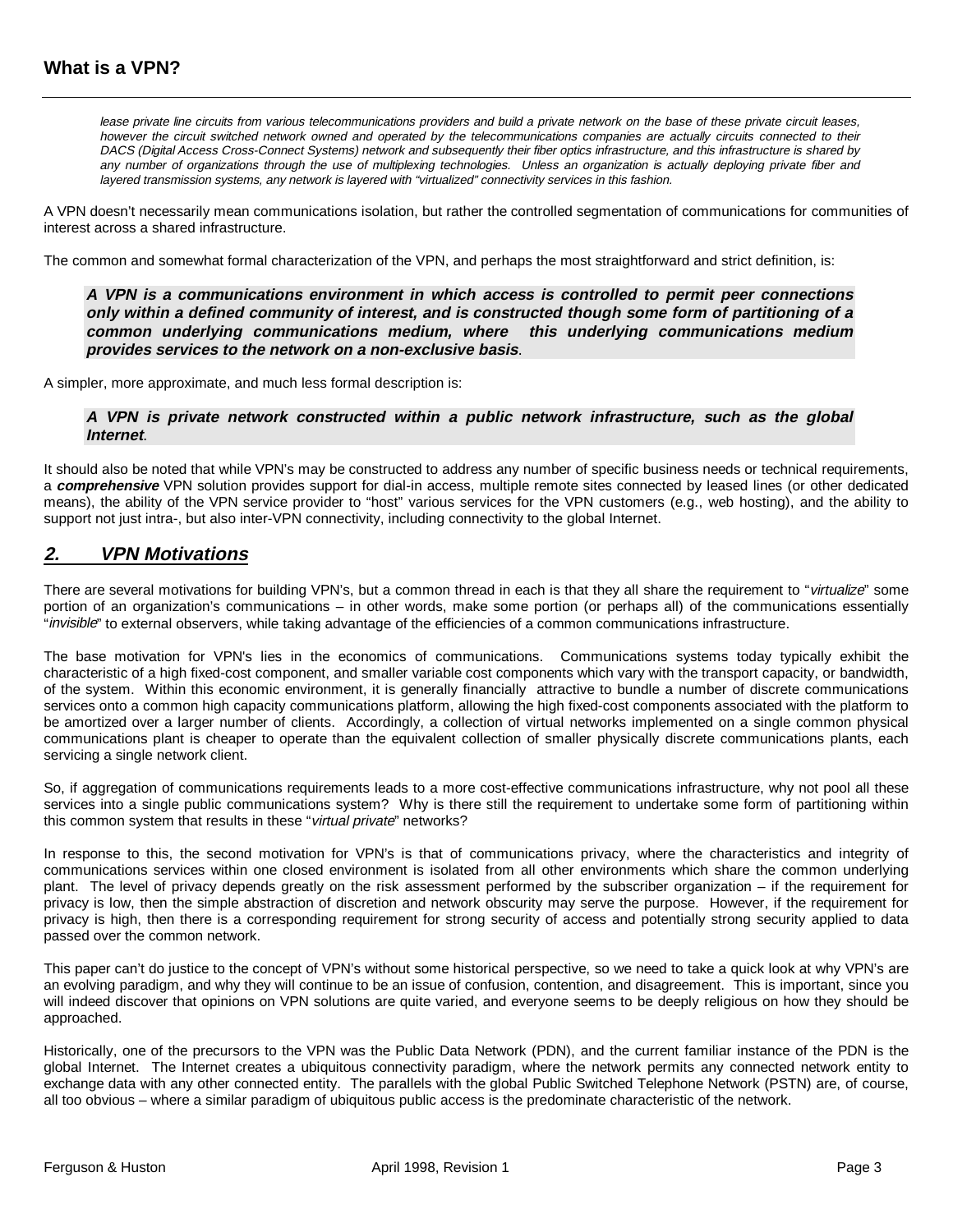The public data network has no inherent policy of traffic segregation, and any modification to this network policy of permitting ubiquitous connectivity is the responsibility of the connecting entity to define and enforce. The network environment is constructed using a single addressing scheme and a common routing hierarchy, which allows the switching elements of the network to determine the location of all connected entities. All of these connected entities also share access to a common infrastructure of circuits and switching.

However, the model of ubiquity in the "Internet PDN" does not match all potential requirements, especially the need for data privacy. For organizations who wish to use this public network for private purposes within a closed set of participants (for example, connecting a set of geographically separated offices), the Internet is not always a palatable possibility. There are a number of factors behind this mismatch, including issues of quality of service (QoS), availability and reliability, use of public addressing schemes, use of public protocols, site security, and data privacy & integrity (the possibility of traffic interception). Additionally, a corporate network application may desire more stringent levels of performance management than is available within the public Internet, or indeed may wish to define a management regime which differs from that of the underlying Internet PDN.

It is worthwhile at this point to briefly examine the importance of Service Level Agreements (SLA's) in regards to the deployment of VPN's. SLA's are negotiated contracts between VPN providers and their subscribers, which contain the service criteria to which the subscriber expects specific services to be delivered. The SLA is arguably the only binding tool at the subscriber's disposal with which to ensure that the VPN provider delivers the service(s) to the level and quality as agreed, and it is in the best interest of the subscribers to monitor the criteria outlined in the SLA for compliance. However, Service Level Agreements present some challenging technical issues both for the provider and the subscriber. For the subscriber, the challenge is to devise and operate service measurement tools which can provide a reasonable indication as to what extent the SLA is being honored by the provider. Also, it should be noted that a subscriber may use a SLA to bind one or more providers to a contractual service level, but if the subscriber's VPN spans multiple provider's domains, the SLA must also encompass the issue of provider interconnection and the end-to-end service performance. For the provider, the challenge lies in honoring multiple SLA's from a number of service providers. In the case of an Internet PDN provider, the common mode of best effort service levels, is not conducive to meeting SLA's, given the unpredictable nature of the host's resource allocation mechanisms. In such environments, the provider either has to ensure that the network is very generously engineered in terms of the ratio of subscriber access capacity to internal switching capacity, or the provider can deploy service differentiation structures to ensure that minimum resource levels are allocated to each SLA subscriber. It must be noted that the former course of action does tend to reduce the benefit of aggregation of traffic, which in turn does have an ultimate cost implication, while the latter course of action does have implications in terms of operational management complexity and scalability of the network.

The alternative to using the Internet as a VPN today is to lease circuits, or similar dedicated communications services, from the public network operators (the local telephone company in most cases), and create a completely private network. It is a layering convention which allows us to label this as "completely private," as these dedicated communications services are (at the lower layers of the protocol stack) again instances of virtual private communications systems constructed atop a common transmission bearer system. Of course, this is not without precedent, and it must be noted that the majority of the early efforts in data networking, and many of the current data networking architectures, do not assume a deployment model of ubiquitous public access.

As an aside, it should be noted that this is quite odd, when you consider that the inherent value of an architecture where ubiquitous public access over a chaotic collection of closed private networks had been conclusively demonstrated in the telephony marketplace since the start of the 20th century. While the data communications industry appears to be moving at a considerable technological pace, the level of experiential learning, and consequent level of true progress as distinct from simple motion, still leaves much to be desired!

Instead of a public infrastructure deployment, the deployment model used has been that of a closed (or private) network environment where the infrastructure, addressing scheme, management, and services were dedicated to a closed set of subscribers. This model matched that of a closed corporate environment, where the network was dedicated to serve a single corporate entity as the sole client. This precursor to the VPN can be called the private data network, and was physically constructed using dedicated local office wiring and dedicated leased circuits (or private virtual circuits from an underlying switching fabric such as X.25) to connect geographically diverse sites.

However, this alternative does have an associated cost, in that the client now has to manage the network and all it's associated elements, invest capital in network switching infrastructure, hire trained staff, and assume complete responsibility for the provisioning and on-going maintenance of the network service. Such a dedicated use of transport services, equipment, and staff is often difficult to justify for many small-to-medium sized organizations, and while the functionality of a private network system is required, the expressed desire is to reduce the cost of the service through the use of shared transport services, equipment, and management. There are a number of scenarios which can address this need, ranging from outsourcing the management of the switching elements of the network (managed network services), to outsourcing the capital equipment components (leased network services), to outsourcing of the management, equipment, and transport elements to a service provider altogether.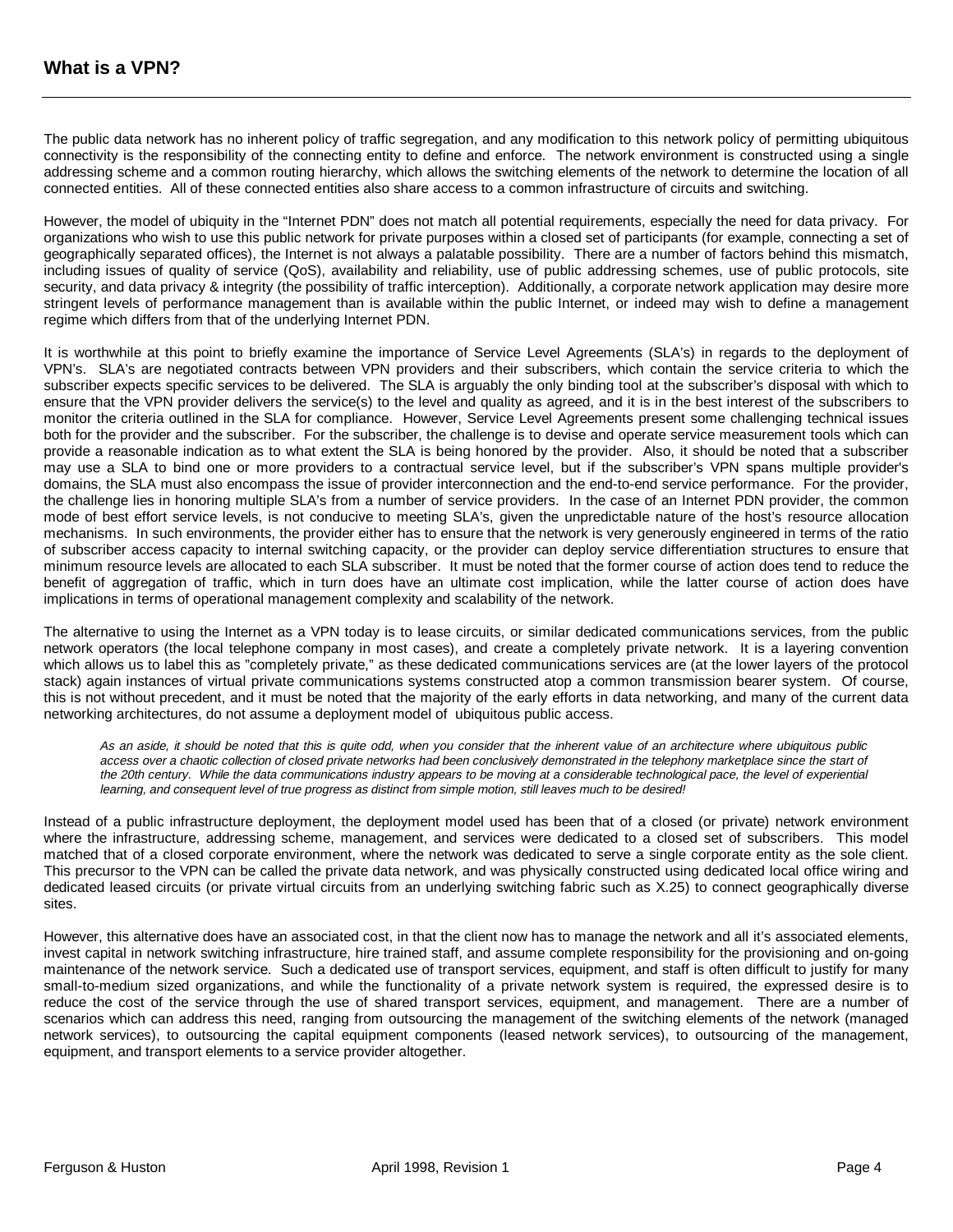In the simple example illustrated in [Figure 1], Network "A" sites have established a VPN (depicted by the red lines) across the service provider's backbone network, where Network "B" is completely unaware of it's existence. Both Network "A" and Network "B" can harmoniously coexist on the same backbone infrastructure.



Figure 1

This is, in fact, the most common type of VPN – one in which there are geographically diverse subnetworks which belong to a common administrative domain, interconnected by a shared infrastructure outside of their administrative control (such as the global Internet or a single service provider backbone). The principle motivation in establishing a VPN of this type is that perhaps the majority of communications between devices within the VPN community may be sensitive in nature (again, a decision on the level of privacy required rests solely on a risk analysis performed by the administrators of the VPN), yet the total value of the communications system does not justify the investment in a fully private communications system which uses discrete transmission elements.

On a related note, the level of privacy a VPN may enjoy depends greatly on the technology used to construct the VPN. For example, if the communications between each VPN subnetwork (or between each VPN host) is securely encrypted as it transits the common communications infrastructure, then it can said that the privacy aspect of the VPN is relatively high.

In fact, the granularity of a VPN implementation can be broken down further to a single end-to-end, one-to-one connectivity scenario. Examples of these types of one-to-one VPN's are single dial-up users establishing a VPN connection to a secure application, such as an online banking service, or a single user establishing a secure, encrypted session between a desktop and server application, such as a purchasing transaction conducted on the World Wide Web. This is type of one-to-one VPN is becoming more and more prevalent as secure electronic commerce applications become more mature and further deployed in the Internet.

It is interesting to note that the concept of virtualization in networking has also been considered in regard to deploying both research and production services on a common infrastructure. The challenge in the research and education community is one where there is a need to satisfy both network research and production requirements. VPN's have also been considered as a method to segregate traffic in a network such that research and production traffic behave as "ships in the night," oblivious to one another's existence, to the point that major events (e.g. major failures, instability) within one community of interest are completely transparent the other. This concept is further documented in MORPHnet **[4]**.

It should also be noted that VPN's may be constructed to span more than one host communications network, so that the "state" of the VPN may be supported on one or more VPN provider networks. This is perhaps at its most robust when all the providers explicitly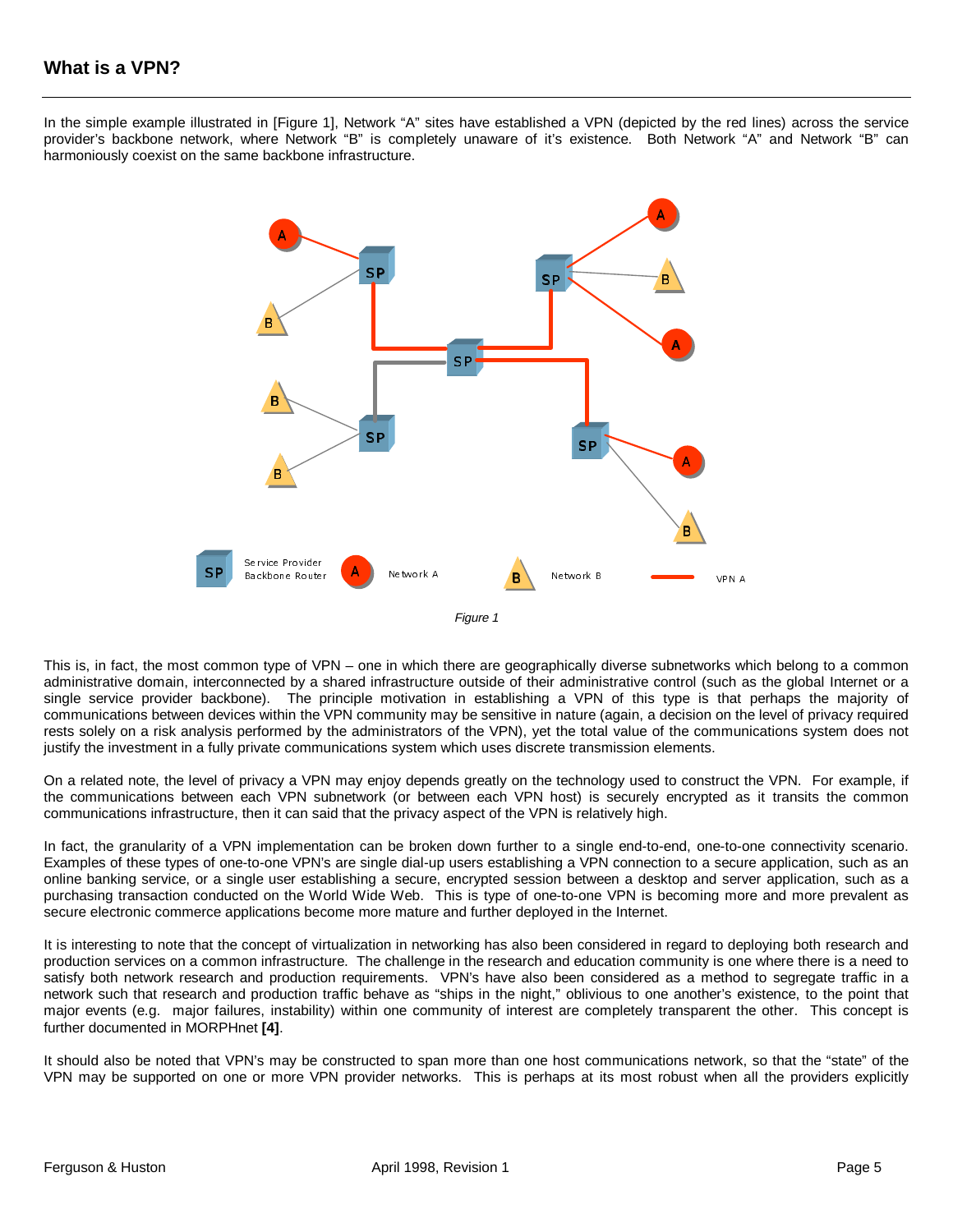support the resultant distributed VPN environment, but other solutions which do not necessarily involve knowledge of the overlay VPN are occasionally deployed with mixed results.

## **3. Types of VPN's**

The confusion factor comes into play in the most basic discussions regarding VPN's. This is principally due to the fact that there are actually several different types of VPN's, and depending on the functional requirements, several different methods of constructing each type of VPN is available. The process of selection should include consideration of what problem is being solved, risk analysis of the security provided by a particular implementation, issues of scale in growing the size of the VPN, and the complexity involved in both implementing the VPN, as well as ongoing maintenance and troubleshooting.

To simplify the description of the different types of VPN's, they have been principally broken down in this paper into categories which reside in the different layers of the TCP/IP protocol suite [Figure 2].



## **3.1 Network Layer VPN's**

The network layer in the TCP/IP protocol suite consists of the IP routing system – how reachability information is conveyed from one point in the network to another. There are a few methods to construct VPN's within the network layer – each are examined below. A brief overview of non-IP VPN's is provided in Section 4.0.

It is perhaps noteworthy at this point to provide a brief overview of the differences in the "peer" and "overlay" VPN models. Simply put, the "peer" VPN model is one in which the network layer forwarding path computation is done on a hop-by-hop basis, where each node in the intermediate data transit path is a peer with a next-hop node. Traditional routed networks are examples of "peer" models, where each router in the network path is a peer with their next-hop adjacencies. Alternatively, the "overlay" VPN model is one in which the network layer forwarding path is not done on a hop-by-hop basis, but rather, the intermediate link layer network is used as a "cut-through" to another edge node on the other side of a large cloud. Examples of "overlay" VPN models are ATM, Frame Relay, and tunneling implementations.

Having drawn these simple distinctions between the peer and overlay models, it should be noted that the overlay model introduces some serious scaling concerns in cases where large numbers of egress peers are required. This is due to the fact that the number of adjacencies increase in direct relationship with the number of peers – the amount of computational and performance overhead required to maintain routing state, adjacency information, and other detailed packet forwarding and routing information for each peer becomes a liability in very large networks. If each egress node in a cut-through network become peers, in an effort to make all egress nodes one "Layer 3" hop away from one another, this limits the scalability of the VPN overlay model quite remarkably.

For example, as the simple diagram [Figure 3] illustrates, the routers surrounding the interior switched infrastructure represent egress peers, since the switches in the core interior could be configured such that all egress nodes are one "Layer 3" hop away from one another, creating what is commonly known as a "cut-through." This is the foundation of an overlay VPN model. Alternatively, if the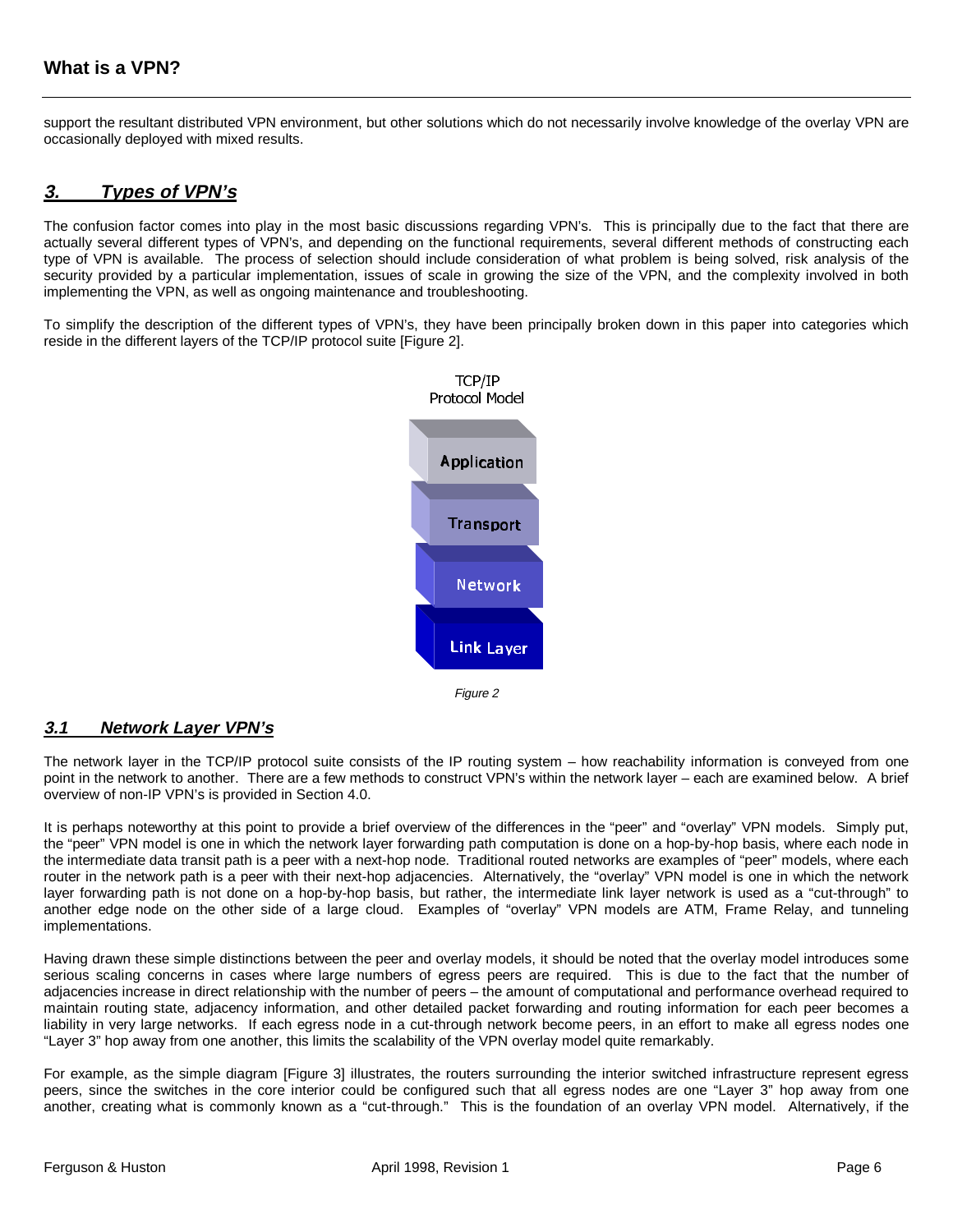# **What is a VPN?**

switches in the interior were replaced with routers, then the routers positioned at the edge of the cloud now become peers with their next hop router nodes, not other egress nodes. This is the foundation of the peer VPN model.



#### **3.1.1 Controlled Route Leaking**

"Controlled route leaking" (or route filtering) is a method which could also be called "privacy through obscurity," since it consists of nothing more than controlling route propagation to the point that only certain networks receive routes for other networks which are within their own community of interest. This model can be considered a "peer" model, since a router within a VPN site establishes a routing relationship with a router within the VPN provider's network, instead of an edge-to-edge routing peering relationship with routers in other sites of that VPN. While the common underlying Internet generally carries the routes for all networks connected to it, this architecture assumes that only a subset of such networks form a VPN.. The routes associated with this set of networks are filtered such that they are not announced to any other set of connected networks, and that all other non-VPN routes are not announced to the networks of the VPN. For example, in [Figure 1] above, if the service provider (SP) routers "leaked" routing information received from one site in Network "A" to only other sites in Network "A", then sites not in Network "A" (e.g., sites in Network "B") would have no explicit knowledge of any other networks which where attached to the service provider's infrastructure [Figure 4]. Given this lack of explicit knowledge of reachability to any location other than other members of the same VPN, privacy of services is implemented by the inability of any of the VPN hosts to respond to packets which contain source addresses from outside the VPN community of interest.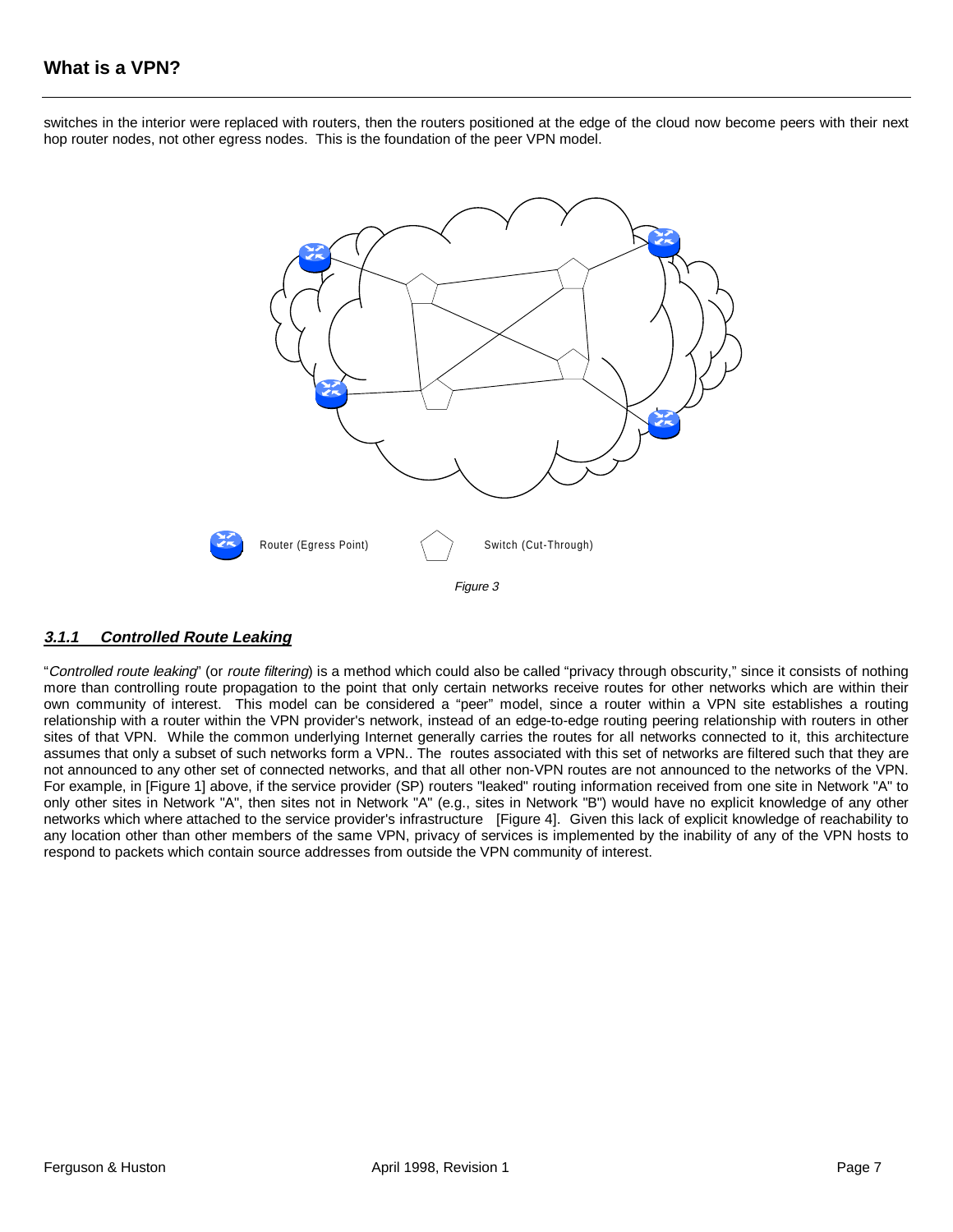



This use of partial routing information is prone to many forms of misconfiguration. One potential problem with route leaking is that it is extremely difficult, if not impossible, to prohibit the subscriber networks from pointing default to the upstream next-hop router for traffic destined for networks outside of their community of interest. From within the VPN subscriber's context, this may be a reasonable action, in that "default" for the VPN is reachability to all other members of the same VPN, and pointing a default route to the local egress path is, within a local context, a reasonable move. Thus, it is no surprise that this is a common occurrence in VPN's where the customer configures and manages the CPE (customer premise equipment) routers. If the service provider manages the configuration of the CPE routers, then this is rarely a problem. Otherwise, it may be wise on the part of the service provider to place traffic filters on first-hop router to prohibit all traffic destined for networks outside of the VPN community of interest.

It should also be noted that this environment implicitly assumes a common routing core. This, in turn, implies that each VPN must use addresses which do not clash with those of any other VPN on the same common infrastructure, and cannot announce arbitrary private addresses into the VPN. There is also another, perhaps less obvious, side effect of this form of VPN structure – it is not possible for two VPN's to have a single point of interconnection, nor is it possible for a VPN to operate a single point of interconnection to the public Internet in such an environment. A so-called "gateway" where all external traffic is passed through a control point which can both enforce some form of access policy and record a log of external transactions. The common routing core uses a single routing paradigm, based solely on destination address.

As an aside, it should also be noted that this requirement highlights one of the dichotomies of VPN architectures. VPN's must assume that they operate in a mutually hostile environment, where any vulnerability which exposes the private environment to access by external third parties may be exploited in a hostile fashion. However, VPN's rarely are truly isolated communications environments, and typically all VPN's do have some form of external interface allowing controlled reachability to other VPN's and to the broader public data network. The tradeoff between secure privacy and the need for external access is a constant feature of VPN's.

To implement inter-VPN connectivity requires the network to route externally originated packets to the VPN interconnection point, and if they are admitted into the VPN at the interconnection point, the same packet may be passed back across the network to the ultimate VPN destination address. Without the use of Network Address Translation (NAT) technologies at the interconnection point of ingress into the VPN, this kind of communications structure is insupportable within this architecture [Figure 5].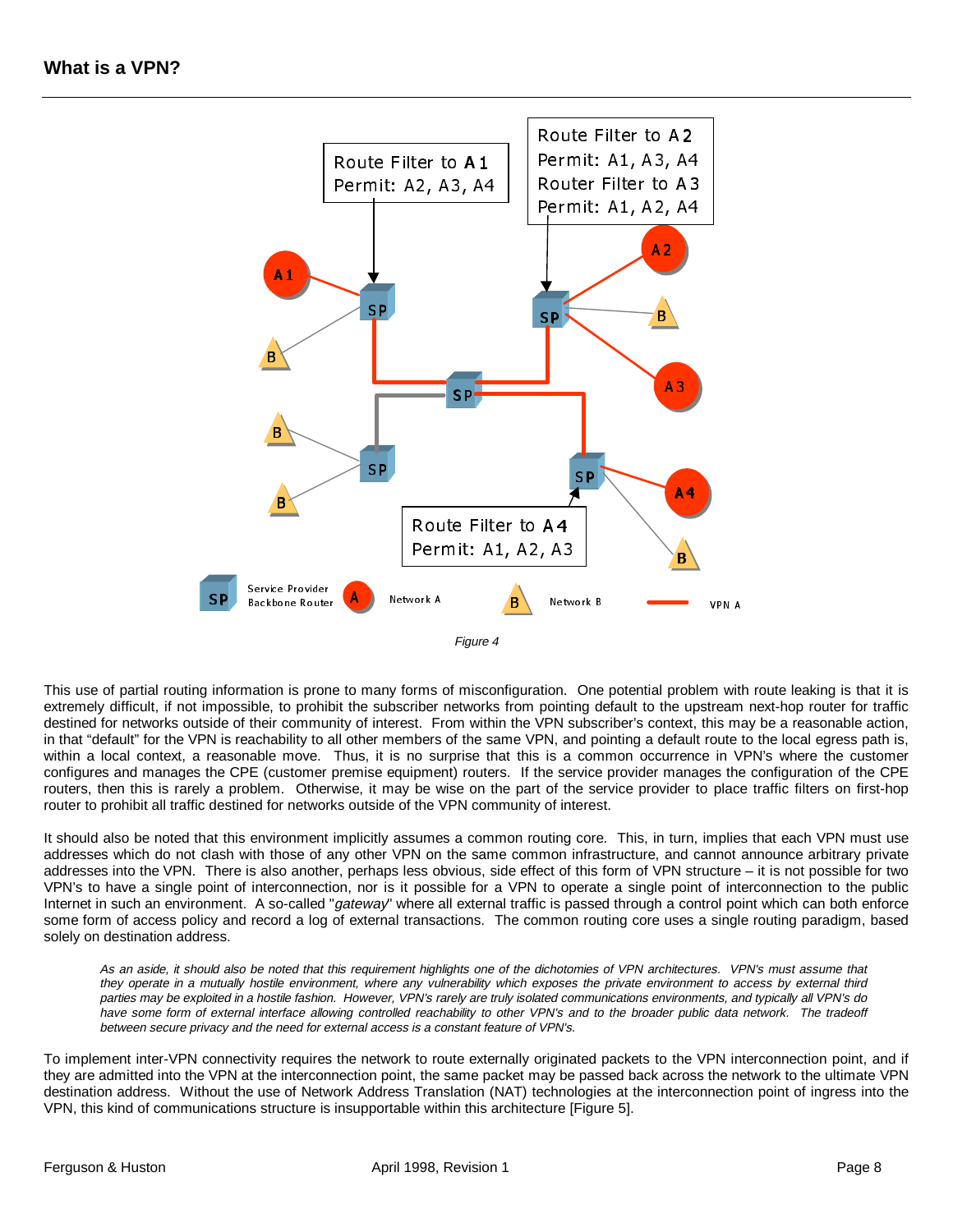



In general, the technique of supporting private communities of interest simply by route filtering can at best be described as a primitive method of VPN construction, which is prone to administrative errors, and admits an undue level of insecurity and network inflexibility. Even with comprehensive traffic and route filtering, the resulting environment is not totally robust. The operational overhead required to support complementary sets of traditional routing and traffic filters is a relevant consideration, and this approach does not appear to possess the scaling properties desirable to allow the number of VPN's to grow beyond the bounds of a few hundred, using today's routing technologies.

Having said that, however, a much more scaleable approach is to use BGP communities **[5]** as a method to control route propagation. The use of BGP communities scales much better than alternative methods insofar as controlling route propagation and is less prone to human misconfiguration. Briefly, the use of BGP communities attribute allows a VPN provider to "mark" BGP NLRI's (Network Layer Reachability Information) with a community attribute, such that configuration control allows route information to propagated in accordance with a community profile [Figure 6].



**BGP Communities**

Figure 6

Due to the fact that traffic from different communities of interest must traverse a common shared infrastructure, there really is no data privacy (to speak of) in the portion of the network where traffic from multiple communities of interest share the infrastructure. Therefore, it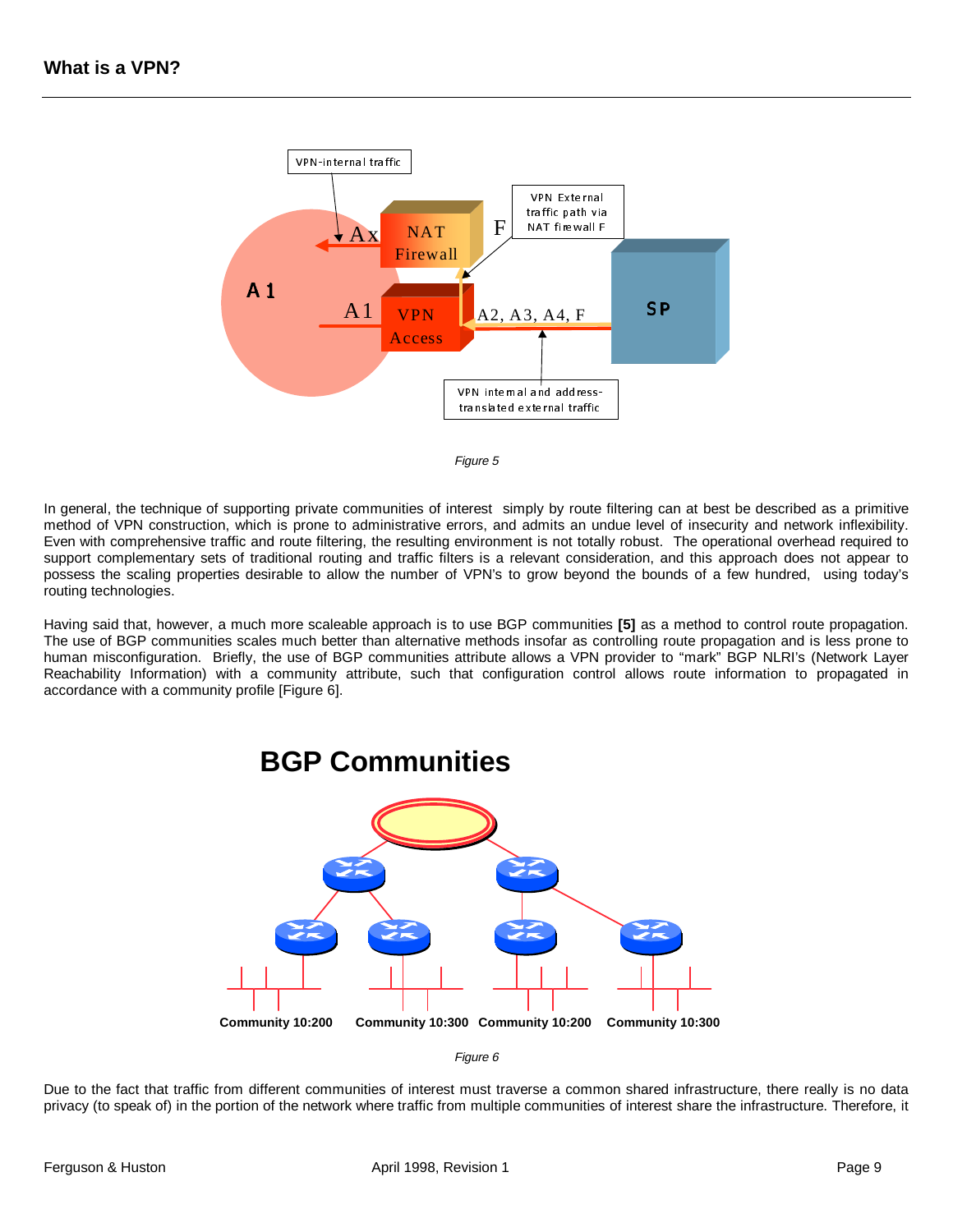## **What is a VPN?**

can be said that while connected subnetworks – or rather, subscribers to the VPN service – may not be able to detect the fact that there are other subscribers to the service, multiple interwoven streams of subscriber data traffic pass unprotected in the core of the service provider's network.

#### **3.1.2 Tunneling**

Sending specific portions of network traffic across a tunnel is another method of constructing VPN's – some more effective than others. The most common tunneling mechanisms are GRE (Generic Routing Encapsulation) **[6]** tunneling between a source and destination router, router-to-router or host-to-host tunneling protocols such as L2TP (Layer 2 Tunneling Protocol) **[7]** and PPTP (Point-to-Point Tunneling Protocol) **[8]**, and DVMRP (Distance Vector Multicast Routing Protocol) **[9]** tunnels.

Tunneling can be considered an overlay model, but the seriousness of the scaling impact relies on whether the tunnels are point-to-point or point-to-multipoint. Point-to-point tunnels, have lesser scaling problems than do point-to-multipoint tunnels, except in situations where a single node begins to build multiple point-to-point tunnels with multiple end-points. While there is a linear scaling problem introduced at this point, the manageability of point-to-point tunnels lies solely in the administrative overhead and the number of the tunnels themselves.. On the other hand, point-to-multipoint tunnels that use "cut-through" mechanisms to make greater numbers of end-points one hop away from one another and subsequently introduce a much more serious scaling problem.

While the Mbone (Multicast Backbone) itself could quite literally be considered a global VPN, and while DVMRP tunnels are still widely used by organizations to connect to the Mbone, it really is not germane the central topic of VPN's, since the focus of this paper is on unicast traffic.

#### **3.1.2.1 Traditional Modes of Tunneling**

GRE tunnels, as mentioned previously, are generally configured between a source (ingress) router and a destination (egress) router, such that packets designated to be forwarded across the tunnel (already formatted with an encapsulation of the data with the "normal" protocol-defined packet header) are further encapsulated with a new header (the GRE header), and placed into the tunnel with a destination address of the tunnel end-point (the new next-hop). When the packet reaches the tunnel endpoint, the GRE header is stripped away, and the packet continues to be forwarded to the destination as designated in the original IP packet header [Figure 7].

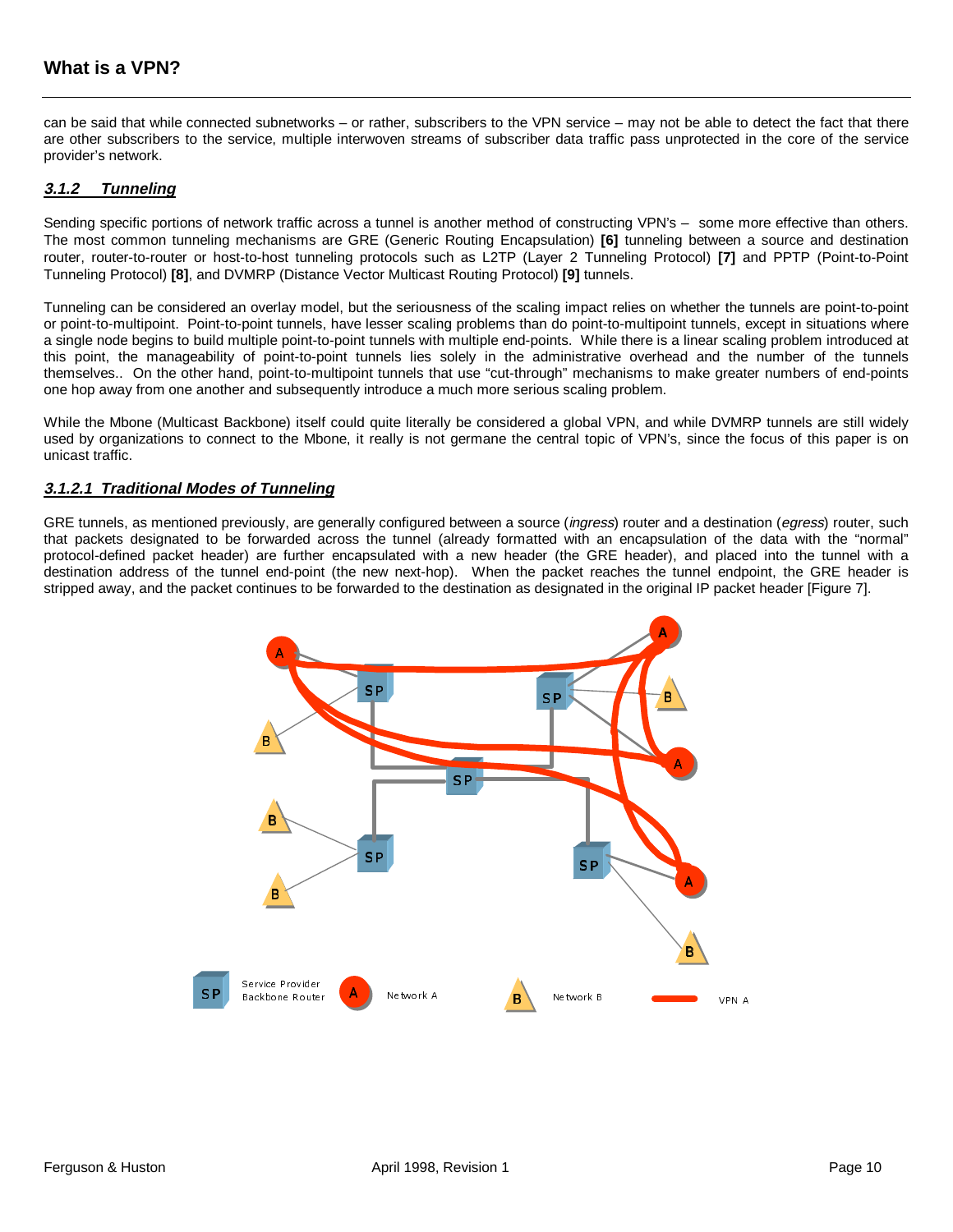

GRE tunnels are generally point-to-point – that is, there is a single source address for the tunnel and usually only a single destination tunnel endpoint. However, there are some vendor implementations that allow the configuration of point-to-multipoint tunnels – that is, a single source address and multiple destinations. While this implementation is generally used in conjunction with NHRP (Next-Hop Routing Protocol) **[10]**, the effectiveness and utility of NHRP is questionable and should be tested prior to deployment. It is also worthwhile to point out that NHRP is known to produce steady state forwarding loops when used to establish shortcuts between routers. In the above scenario, NHRP is used for establishing shortcuts between routers.

Tunnels, however, do have a number of very compelling attractions when used to construct VPN's. The architectural concept is to create VPN's as a collection of tunnels across a common host network. Each point of attachment to the common network is configured as a physical link which uses addressing and routing from the common host network, and one or more associated tunnels. Each tunnel endpoint logically links this point of attachment to other remote points from the same VPN. The technique of tunneling uses a tunnel egress address defined within the address space of the common host network, while the packets carried within the tunnel use the address space of the VPN, which in turn does constrain the tunnel endpoints to be collocated to those points in the network where the VPN and the host network interconnect. The advantage of this approach is that the routing for the VPN is isolated from the routing of the common host network. The VPN's can reuse the same private address space within multiple VPN's without any cross impact, which provides considerable independence of the VPN from the host network. This is a key requirement for many VPN's in that private VPN's typically may not use globally unique or coordinated address space, and there is often the consequent requirement to support multiple VPN's which independently use the same address block. Such a configuration is not supportable within a controlled route leakage VPN architecture. The tunnel can also encapsulate a number of different protocol families, so that it is possible for a tunnel-based VPN to mimic much of the functionality of dedicated private networks. Again, the requirement to support multiple protocols in a format which preserves the functionality of the protocol is a critical requirement for many VPN support architectures. This is a requirement where an IP common network with controlled route leakage cannot provide such services, whereas a tunneling architecture can segment the VPNprivate protocol from the common host network. The other significant advantage of the tunneled VPN is the segregation of the common host routing environment with that of the VPN. To the VPN, the common host network assumes the properties of a number of point-topoint circuits, and the VPN can use a routing protocol across the virtual network which matches the administrative requirements of the VPN. Equally, the common host network can use a routing design which matches the administrative requirements of the host network (or collection of host networks), and is not constrained by the routing protocols used by the VPN client networks.

Perhaps these advantages would be sufficient to conclude that GRE tunneling is the panacea for VPN design. However, there are several drawbacks to using GRE tunnels as a mechanism for VPN's, mostly in regard to administrative overhead, scaling to large numbers of tunnels, and quality of service and performance. Since GRE tunnels must be manually configured, there is a direct relationship to the number of tunnels that must be configured and amount of administrative overhead required to configure and maintain them – each time the tunnel endpoints must change, they must be manually reconfigured. Also, while the amount of processing required to encapsulate a packet for GRE handling may appear to be small, there is a direct relationship to the number of configured tunnels and the total amount of processing overhead required for GRE encapsulation. Of course, tunnels can be structured to be triggered automatically, but there are a number of drawbacks to such an approach which dictate careful consideration of related routing and performance issues. The worst end-state of such automatic tunnel generation is that of a configuration loop where the tunnel passes traffic over itself. It is important, once again, to reiterate the impact of a large number of routing peering adjacencies resulting from a complete mesh of tunnels, which can result in negative effect on routing efficiency.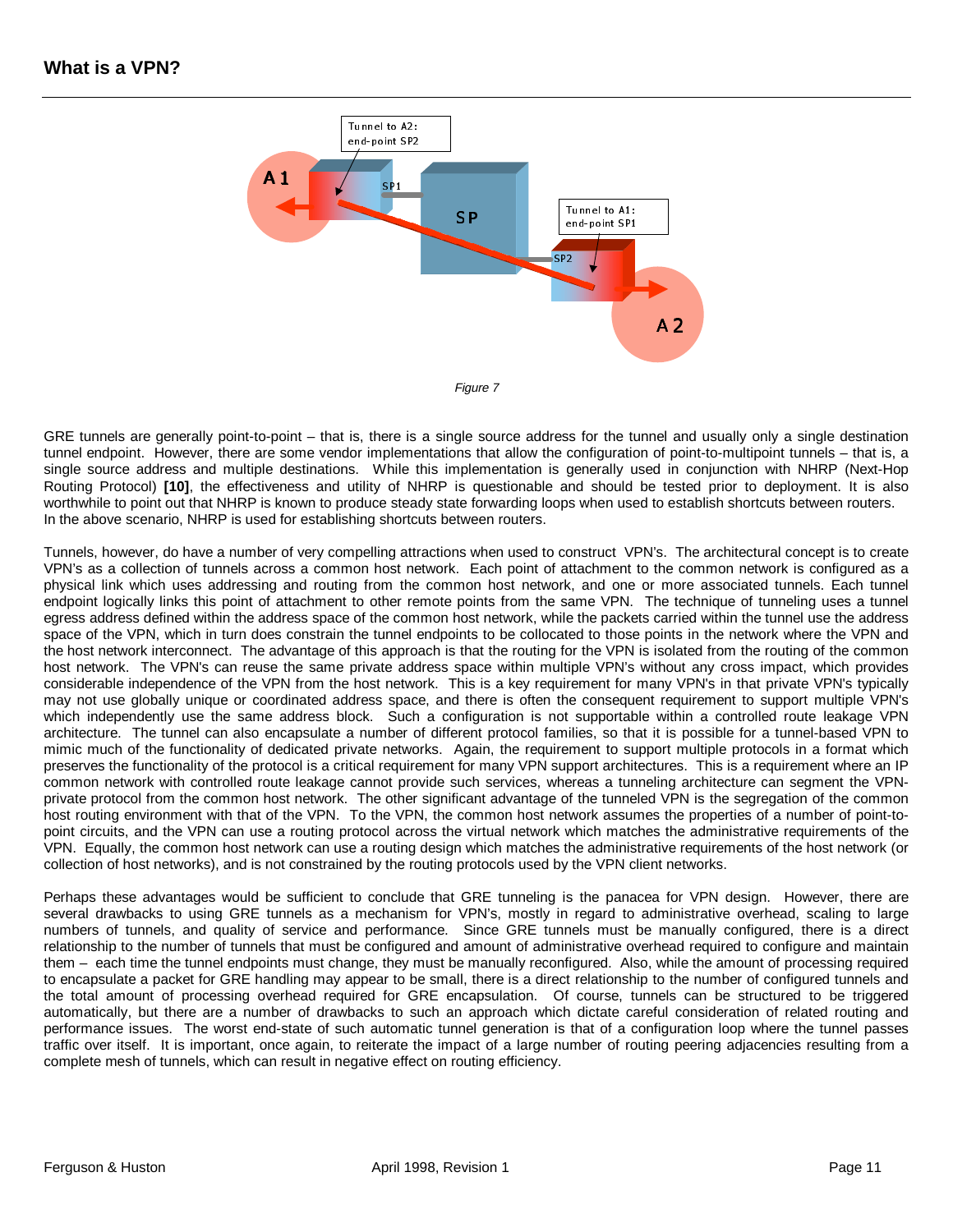An additional concern with GRE tunneling is the ability of traffic classification mechanisms to identify traffic with a fine enough level of granularity, and not become a hindrance to forwarding performance. If the traffic classification process used to identify packets (which are to be forwarded across the tunnel) interferes with the router's ability to maintain acceptable packet-per-second forwarding rates, then this becomes a performance liability.

Privacy of the network remains an area of concern as the tunnel is still vulnerable – privacy is not absolute. Packets which use GRE formatting can be injected into the VPN from third party sources. To ensure a greater degree of integrity of privacy of the VPN, it is necessary to deploy ingress filters that are aligned to the configured tunnel structure. It is also necessary to ensure that the CPE routers are managed by the VPN service provider, as the configuration of the tunnel endpoints are a critical component of the overall architecture of integrity of privacy. This is a problem with using GRE tunnels in this fashion, since most VPN service providers do not wish to manage CPE routers. Arguably, one might suggest that having a dedicated CPE router defeats one of the basic premises of constructing a VPN – the use of shared infrastructure as a way to reduce the overall network cost.

It should be noted that VPN's can be constructed using tunnels without the explicit knowledge of the host network provider, and the VPN can span a number of host networks without any related underlying agreements between the network operators to mutually support the overlay VPN. Such an architecture is little different from provider-operated VPN architectures, and the major difference lies in the issue of traffic and performance engineering, and the administrative boundary of the management of the VPN overlay. Independently configured VPN tunnels can result in injection of routes back into the VPN in a remote location, which can cause traffic to traverse the same link twice, once in an unencapsulated format and secondly within a tunnel, which in turn can lead to adverse performance impacts.

It is also the case that the overlay VPN model has no control over which path is taken in the common host network, or the stability of that path, which in turn can lead to adverse performance impacts on the VPN. Aside from the technology aspects of this approach, the major issue is one of whether the VPN management is outsourced to the network provider, or undertaken within administrative functions of the VPN. One of the more serious considerations in building a VPN on tunneling is that there is virtually no way to determine the cost of the route across a tunnel, since the true path is masked by the cut-through nature of the tunnel. This could ultimately result in highly suboptimal routing, meaning that a packet could take a path determined by the cut-through mechanism which is excessively suboptimal, while native per-hop routing protocols might find a much more efficient method to forward the packets to their destinations.

#### **3.1.2.2 Virtual Private Dial Networks (VPDN's)**

While there are several technologies (vendor-proprietary mechanisms as well as open, standards-based mechanisms) available for constructing a virtual private dial network (VPDN), there are two principle methods of implementing a VPDN which appear to be increasing in popularity – L2TP and PPTP tunnels. From an historical perspective, L2TP is the technical convergence of the earlier L2F **[11]** protocol specification and the PPTP protocol. However, one might suggest that since PPTP will be included in the desktop operating system of the majority of the world's personal computers, it stands to be quite popular.

At this point it is worthwhile to distinguish the difference between "client initiated" tunnels and "NAS-initiated" ((Network Access Server, or dial access server, initiated). The former is commonly referred to as "voluntary" tunneling, while the latter is commonly referred to as "compulsory" tunneling. Voluntary tunneling is where the tunnel is created at the request of the user for a specific purpose – compulsory tunneling is where the tunnel is created without any action from the user, and without allowing the user any choice in the matter.

L2TP, as a "compulsory" tunneling model, is essentially a mechanism to "off load" a dial-up subscriber to another point in the network, or to another network altogether. In this scenario, a dial-up subscriber dials into a NAS (Network Access Server), and based on a locally configured profile (or a NAS negotiation with a policy server) and successful authentication, a L2TP tunnel is dynamically established to a predetermined end-point, where the subscriber's PPP session is terminated [Figure 8].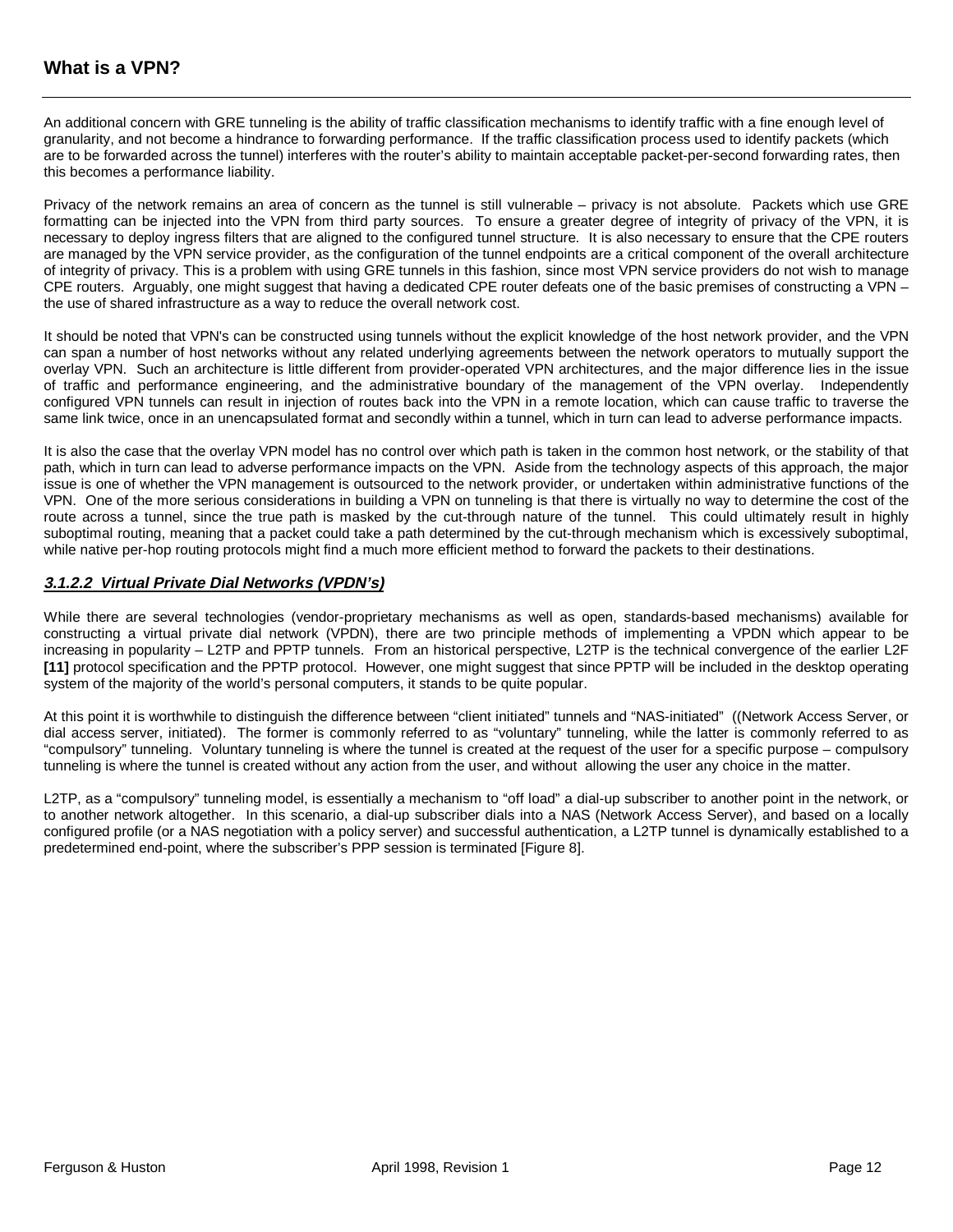

PPTP, as a "voluntary" tunneling model, on the other hand, allows end-systems (e.g. desktop computers) to configure and establish individual discrete point-to-point tunnels to arbitrarily located PPTP servers, without the intermediate NAS participating in the PPTP negotiation and tunnel establishment. In this scenario, a dial-in subscriber dials into a NAS, however, the PPP session is terminated on the NAS as in the traditional PPP model. The subsequent PPTP session is then established between the client end-system and any arbitrary upstream PPTP server that the client desires to connect to, given that it can reached via traditional routing information, and that the user has been granted the appropriate privileges on the PPTP server [Figure 9].





While L2TP and PPTP may sound extraordinarily similar, there are subtle differences which deserve further examination. The applicability of either protocol is very much dependent on what problem is being addressed. It is also about control – who has it, and why it is needed. It also depends very much on how each protocol implementation is deployed – in either the "voluntary" or "compulsory" tunneling models.

With PPTP in a "voluntary" tunneling implementation, the dial-in user has the ability to choose the PPTP tunnel destination after the initial PPP negotiation. This is important if the tunnel destination will change frequently, and no modifications are needed by mechanics in the transit path. It is also a significant advantage that the PPTP tunnels are transparent to the service provider, and no advance configuration is required between the NAS operator and the overlay dial access VPN. In such a case, the service provider does not house the PPTP server, and simply passes the PPTP traffic along with the same processing and forwarding policies as all other IP traffic. In fact, this could indeed be considered a benefit, since configuration and support of a tunneling mechanism within the service provider network would be one less thing that the service provider has to operationally manage, and the PPTP tunnel can transparently span multiple service providers without any explicit configuration. However, the economic downside to this for the service provider, of course, is that a "VPDN-enabled" network service could be marketed and yield an additional source of revenue. From the subscriber's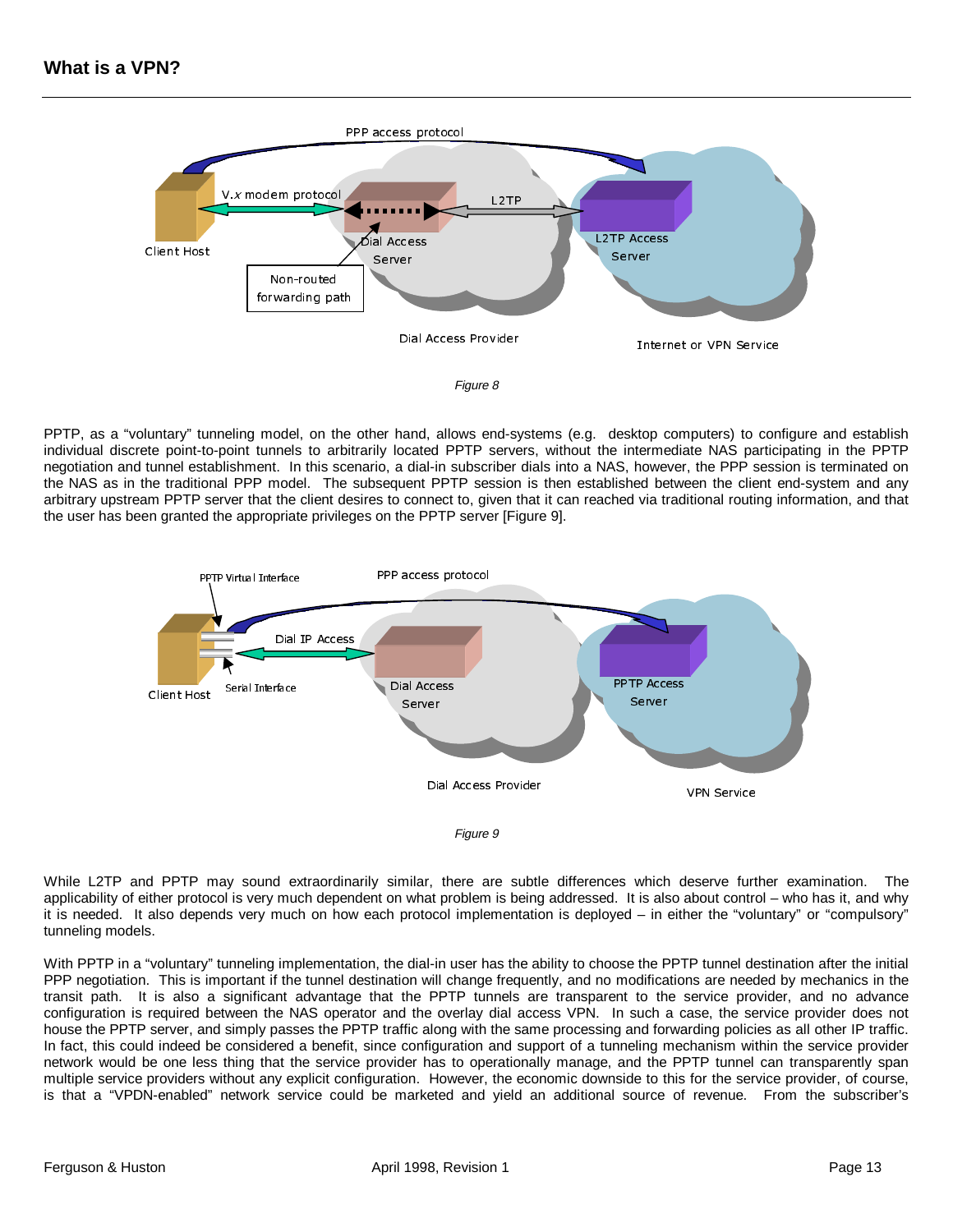perspective, this is a "win-win" situation, since he is not reliant on the upstream service provider to deliver the VPDN service – at least no more than he is for basic IP-level connectivity. The other "win" is that the subscriber does not have to pay a higher subscription fee for a VPN service. Of course, the situation changes dramatically if the service provider houses the PPTP servers, or if the subscriber resides within a subnetwork in which the parent organization wants the network to make the decision concerning where tunnels are terminated. The major characterization of PPTP-based VPDN is one of a roaming client base, where the clients of the VPDN use a local connection to the public Internet data network, and then overlay a private data tunnel from the client's system to the desired remote service point. Another perspective is to view this approach as "on-demand" VPDN virtual circuits.

With L2TP in a "compulsory" tunneling implementation, the service provider controls where the PPP session is terminated. This can be extremely important in situations where the service provider to whom the subscriber is actually dialing into (let's call it the "modem pool provider" network) must transparently hand off the subscriber's PPP session to another network (let's call this network the "content provider"). To the subscriber, it appears as though he is directly attached to the content provider's network, when in fact he has been passed transparently through the modem pool provider's network to the service to which he is subscribed. Very large content providers, for instance, may outsource the provisioning and maintenance of thousands of modem ports to a third-party provider, who in turn agrees to pass the subscriber's traffic back to the content provider. This is generally called "wholesale dial." The major motivation for such L2TP-based wholesale dial lies in the typical architecture of the PSTN network. The PSTN network is typically constructed in a hierarchical fashion, where a local PSTN exchange directly connects a set of PSTN subscribers, which is in turn connected via a trunk bearer to a central office or metropolitan exchange, which may be connected to a larger regional office or major exchange. A very efficient means of terminating large volumes of data PSTN calls is to use a single common call termination point within the local or central exchange to terminate all local data PSTN calls, and then hand the call data over to a client service provider using high volume data transmission services. This cost efficiencies that can result from this architecture form a large part of the motivation for such L2TPbased VPDN's, so a broad characterization of the demand for this style of VPDN can be characterized as a wholesale/retail dial access structure. Another perspective is to view this approach as "static" VPDN access.

Of course, if all subscribers connecting to the modem pool provider's network are destined for the same content provider, then there are certainly easier ways to hand this traffic off to the content provider's network – such as simply aggregating all of the traffic and handing the content provider a "big fat pipe." However, in situations where the modem pool provider is providing a wholesale dial service for multiple upstream "next-hop" networks, the methods of determining how each subscriber's traffic needs to be forwarded are somewhat limited. Packet forwarding decisions could be made at the NAS based on the source address of the dial-up subscriber's computer, allowing for traffic to be forwarded along the appropriate path to its ultimate destination, providing a virtual connection, per se. However, the use of assigning static IP addresses to dial-in subscribers is highly discouraged due to the inefficiencies in IP address utilization policies, and the critical success of DHCP (Dynamic Host Configuration Protocol) **[12]** has made static IP address allocation to dial-up subscribers essentially a relic of earlier days.

There are, however, some serious scaling concerns in deploying a large-scale L2TP network, which revolve around the issue of whether large numbers of tunnels can actually be supported with little or no network performance impact. Since there have been no large-scale deployments of this technology to date, there is no empirical evidence to support or invalidate these concerns.

In some cases, however, appearances are everything – some content providers do not wish for their subscribers to know that when they connect to their service, that they have instead been connected to another service provider's network, and then passed along ultimately to the service to which they are subscribed. In other cases, it is merely designed to be a matter of convenience, such that subscribers do not need to log into a device more than once.

Regrettably, the L2TP draft does not detail all possible implementations or deployment scenarios for the protocol. The basic deployment scenario is quite brief when compared to the rest of the document, and is arguably biased towards the "compulsory" tunneling model. Nonetheless, there are implementations of L2TP which follow the voluntary tunneling model. To the best of our knowledge, there has never been any intent to exclude this model of operation. We have also been told that recently, at various interoperability workshops, there have several different implementations of a voluntary L2TP client. There is nothing in the L2F protocol that would prohibit deploying it in a voluntary tunneling manner, just that it (to date) has not been widely implemented. Further, PPTP has been also been deployed using the compulsory model in a couple of specific vendor implementations.

In summary, the argument of whether PPTP or L2TP is more appropriate for deployment in a VPDN depends on whether the determination is made that control needs to lie with the service provider, or with the subscriber. Indeed, the difference can be characterized as to the client of the VPN, where the L2TP model is one of a "wholesale" access provider who has a number of configured client service providers who appear as VPN's on the common dial access system, while the PPTP model is a one of distributed private access where the client is an individual end-user and the VPN structure is that of end-to-end tunnels. One might also suggest that the difference is also a matter of economics, since the L2TP model allows the service provider to actually provide a "value added" service, beyond basic IP-level connectivity, and charge their subscribers accordingly for the privilege of using it, thus creating new revenue streams, whereas the PPTP model enables distributed reach of the VPN at a much more atomic level, enabling corporate VPN's to extend access capabilities without the need for explicit service contracts with a multitude of network access providers.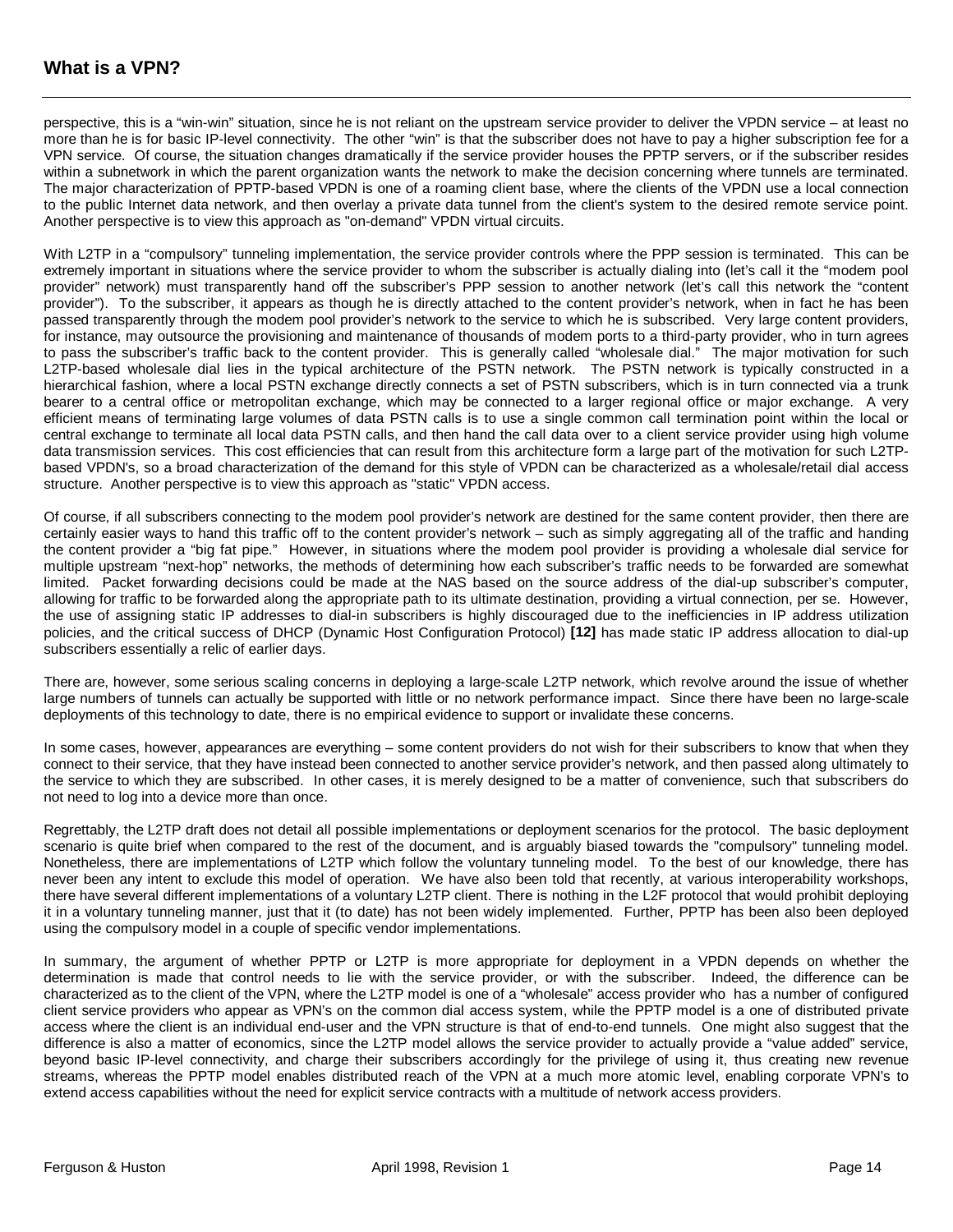#### **3.1.3 Network Layer Encryption**

Encryption technologies are extremely effective in providing the segmentation and virtualization required for VPN connectivity, and can be deployed at almost any layer of the protocol stack. The evolving standard for network layer encryption in the Internet is IPSec (IP Security) **[13]**. While the IPSec architecture and its associated protocols are being finalized in the IETF (Internet Engineering Task Force) **[14]**, there is relatively little network layer encryption being done in the Internet today. However, there are some vendor proprietary solutions which are currently in use.

While IPSec has yet to be deployed in any significant volume, it is worthwhile to review the two methods in which network layer encryption is predominantly implemented. The most secure method for network layer encryption to be implemented is end-to-end, between participating hosts. This allows for the highest level of security. The alternative is more commonly referred to as "tunnel mode," whereas the encryption is only performed between intermediate devices (routers), and traffic between the end-system and the first-hop router is in plaintext. This is considerably less secure, since traffic intercepted in transit between the first-hop router and the end-system could be compromised. Where the VPN architecture is based on tunnels, the addition of encryption to the tunnel still leaves the tunnel ingress and egress points vulnerable, since these points are logically part of the host network as well as being part of the unencrypted VPN network. Any corruption of the operation, or interception of traffic in the clear, at these points will compromise the privacy of the private network.

In the end-to-end encryption scheme, VPN granularity is to the individual end-system level. In the tunnel mode scheme, the VPN granularity is to the subnetwork level. Traffic which transits the encrypted links between participating routers, however, is considered secure.

Network layer encryption, to include IPSec, is merely a subset of what a VPN is.

## **3.2 Link-Layer VPN's**

One of the most straightforward methods of constructing VPN's is to use the transmission systems and networking platforms for the physical and link-layer connectivity, yet still be able to build discrete networks at the network layer. A link-layer VPN is intended to be a close (or preferably exact) functional analogy to a conventional private data network.

#### **3.2.1 ATM and Frame Relay Virtual Connections**

A conventional private data network uses a combination of dedicated circuits from a public carrier, together with an additional private communications infrastructure, to construct a network which is completely self-contained. Where the private data network exists within private premises, the network generally uses a dedicated private wiring plant to carry the VPN. Where the private data network extends outside the private boundary the dedicated circuits, it is typically provisioned for a larger public communications infrastructure using some form of time-division and/or frequency-division multiplexing to create the dedicated circuit. The essential characteristic of such circuits is the synchronization of the data clock, such that the sender and receiver pass data at a clocking rate which is fixed by the capacity of the dedicated circuit.

A link-layer VPN attempts to maintain the critical elements of this self-contained functionality, while achieving economies of scale and operation by utilizing a common switched public network infrastructure. Thus, a collection of VPN's may share the same infrastructure for connectivity, and share the same switching elements within the interior of the network, but explicitly must have no visibility, either direct or inferred, of one another. Generally, these "networks" operate at Layer 3 (the network layer) or higher in the OSI reference model, and the "infrastructure" itself commonly consists of either a Frame Relay or ATM network [Figure 10]. The essential difference here between this architecture of virtual circuits and that of dedicated circuits is that there is now no synchronized data clock shared by the sender and receiver, nor necessarily is there a dedicated transmission path which is assigned from the underlying common host network. The sender generally has no a priori knowledge of the available capacity of the virtual circuit, as the capacity varies in response to the total demand placed on it by other simultaneous transmission and switching activity. Instead, the sender and receiver can use adaptive clocking of data, where the sender can adjust the transmission rate to match the requirements of the application and any signaling received from the network and the receiver. It should be noted that a dedicated circuit system using synchronized clocking cannot be oversubscribed, while the virtual circuit architecture (where the sender does not have a synchronized end-to-end data clock) can indeed be oversubscribed. It is the behavior of the network when it transitions into this over-subscribed state which is of most interest here.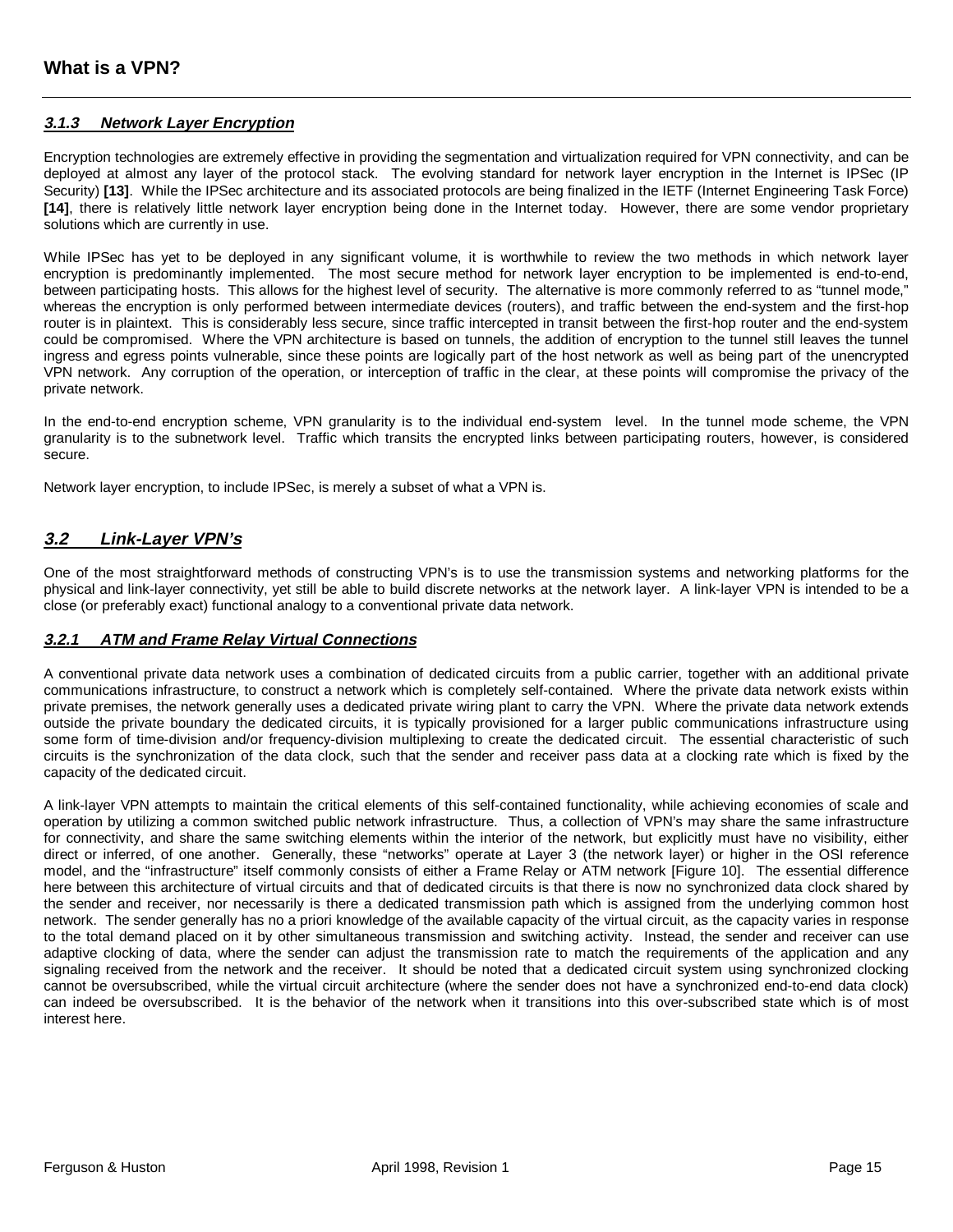

Figure 10

One of the nice things about a public switched Wide Area Network which provides virtual circuits is that it can be extraordinarily flexible. Most subscribers to Frame Relay services, for example, have subscribed to the service for economic reasons – it is cheap, and the service provider will usually throw in an SLA (Service Level Agreement) that "guarantees" some percentage of frame delivery in the Frame Relay network itself.

The remarkable thing about this service offering is that the customer will generally be completely unaware whether the service provider can actually deliver the contracted service at all times and under all possible conditions. The layer 2 technology is not a synchronized clock blocking technology where each new service flow is accepted or denied based on the absolute ability to meet the associated resource demands. Each additional service flow is accepted into the network and carried on a best effort basis. Admission functions provide the network with a simple two level discard mechanism which allows a graduated response to instances of overload, however once the point of saturated overload is reached within the network all services will be affected.

This brings up several other important issues. The first one which is worthy of mention is concerning the engineering practices of the Frame Relay service provider. If the Frame Relay network is poorly engineered, and is constantly congested, then this may very well be reflected in the service quality delivered to the subscribers. Frame Relay uses a notion of a per-virtual circuit CIR (Committed Information Rate). This is an ingress function associated with Frame Relay which checks the ingress traffic rate against the CIR. Frames which exceed this base rate are still accepted by the Frame Relay network, but are marked as DE (Discard Eligible). Because the network can be over-subscribed there will be times where the data rate within a switch will exceed both the egress transmission rate and the local buffer storage. At this point in time, the switch will begin to discard data frames, and will initially do so for frames with the DE marker present. This is essentially a two level discard precedence architecture. It is an administrative decision by the service provider as to the relative levels of provisioning of core transmission and switching capacity, and the ratio of network ingress capacity used by subscribers. The associated CIR's of the virtual circuits against this core capacity is a critical determinant of the resultant deliverable quality of performance of the network and the layered VPN's. For example, at least one successful (and popular) Frame Relay service provider provides an economically attractive Frame Relay service which permits 0 CIR on PVC's, combined with an SLA (Service Level Agreement) ensuring that at least 99.8% of all frame-level traffic presented to the Frame Relay network will be delivered successfully. If this SLA is not met, then the subscriber's monthly service fee will be appropriately prorated the following month. The Frame Relay service provider provides frame level statistics to each subscriber every month, culled from the Frame Relay switches, to measure the effectiveness of this SLA "guarantee." This particular Frame Relay service provider is remarkably successful in honoring the SLA's due to the fact that they conduct ongoing network capacity management each week, provisioning new trunks between Frame Relay switches when trunk utilization exceeds 50%, and ensuring that trunk utilization never exceed 75%. In this fashion, traffic on PVC's with a 0 CIR can generally avoid being discarded in the Frame Relay network.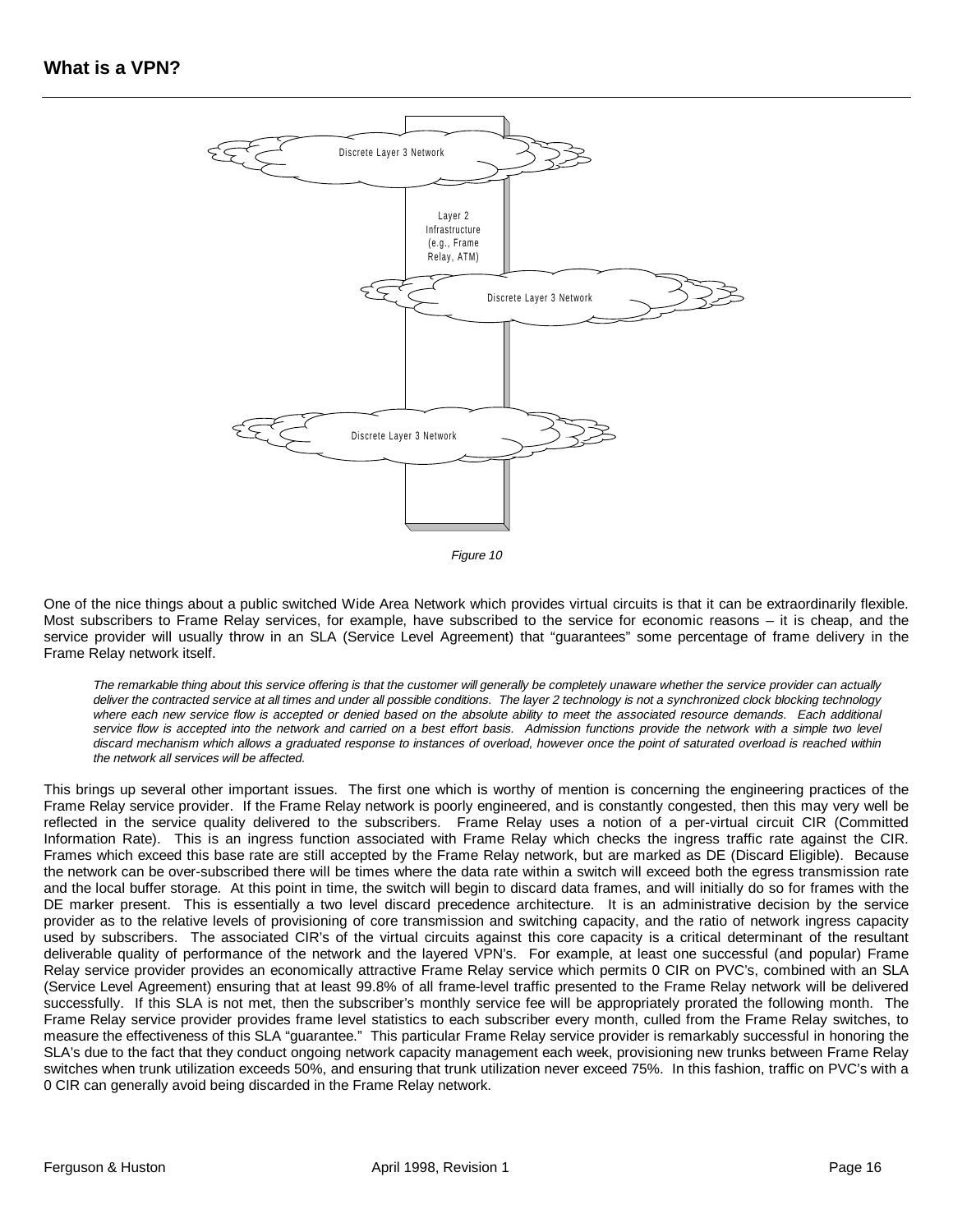Having said that, the flexibility of PVC's allow discrete VPN's to be constructed across a single Frame Relay network. And in many instances, this scenario lends itself to situations where the Frame Relay network provider also manages each discrete VPN via a telemetry PVC. Several service providers have Managed Network Services (MNS) which provide exactly this type of service.

While the example above revolves around the use of Frame Relay as a link-layer mechanism, essentially the same type of VPN mechanics hold true for ATM. As with Frame Relay, there is no data clock synchronization between the sender, the host network, and the receiver. As with Frame Relay, the sender's traffic is passed into the ATM network via an ingress function, which can mark cells with a CLP (Cell Loss Priority) indication. And, as with Frame Relay, where a switch experiences congestion, the switch will attempt to discard marked (CLP) cells as the primary load shedding mechanism, but if this is inadequate, the network must shed other cells which are not so marked. Once again, the quality of the service depends on proper capacity engineering of the network, and there is no inherent guarantee of service quality as an attribute of the technology itself.

The generic observation is that the engineering of Frame Relay and ATM common carriage data networks are typically very conservative. The inherent capabilities of both of these link layer architectures do not permit a wide set of selective responses to network overload, so that in order for the network to service the broadest spectrum of potential VPN clients, the network must provide high quality carriage and very limited instances of any form of overload. In this way, such networks are typically positioned as a high quality alternative to dedicated circuit private network architectures, which are intended to operate in a very similar manner (and, not surprisingly, are generally priced as a premium VPN offering). Technically, the architecture of link layer VPN's is almost indistinguishable from the dedicated circuit private data network – the network can support multiple protocols, private addressing and routing schemes, as the essential significant difference between a dedicated circuit and a virtual link layer circuit is the absence of synchronized clocking between the sender and receiver. In all other aspects, the networks are very similar.

There are certainly scaling concerns with these approaches to constructing VPN's, especially with regards configuration management of provisioning new VC's and routing issues. Configuration management still tends to be one of the sore points in VPN management – adding new subscribers and new VPN's to the network requires VC path construction and provisioning, a tedium which requires ongoing administrative attention by the VPN provider. Also, as we have already mentioned, full mesh networks encounter scaling problems, which in turn results in VPN's being constructed in which partial meshing is done to avoid certain scaling limitations. The liabilities in these cases need to examined closely, since partial meshing of the underlying link layer network may contribute to suboptimal routing (e.g., extra hops due to hub-and-spoke issues, redirects).

The problems described in the above paragraph applies to all types of VPN's build on the "overlay" model – not just ATM and Frame Relay. Specifically, the problem applies to GRE tunnels, as well.

#### **3.2.2 MPOA (Multi Protocol Over ATM) and The "Virtual Router" Concept**

Another unique model of constructing VPN's is the use of MPOA **[15]** , or Multi Protocol Over ATM, which uses RFC1483 encapsulation **[16]**. This VPN approach is similar to other "cut-through" mechanisms where a particular switched link-layer is used to enable all "Layer 3" egress points to be only a single hop away from one another.

In this model, the edge routers determine the forwarding path in the ATM switched network, since they have the ability to determine which egress point packets need to be forwarded to. Once a network layer reachability decision is made, the edge router forwards the packet onto a Virtual Connection (VC) designated for a particular egress router. However, since the egress routers cannot ARP (Address Resolution Protocol) for destination address across the cloud, they must rely on a external server for address resolution (ATM address to IP address).

The first concern here is a sole reliance on ATM – this particular model does not encompass any other types of data-link layer technologies, rendering the technology less than desirable in a hybrid network. While this may have some domain of applicability within a homogenous ATM environment, when looking at a broader VPN environment which may encompass a number of link-layer technologies, this approach offers little benefit to the VPN provider.

 Secondly, there are serious scaling concerns regarding full mesh models of connectivity, where suboptimal network layer routing may result due to cut-through. And the reliance on address resolution servers to support the ARP function within the dynamic circuit framework brings this model to the point of excessive complexity.

The advantage of the MPOA approach is the use of dynamic circuits rather than more cumbersome statically configured models. The traditional approach to supporting private networks involves extensive manual design and operational support to ensure that the various configurations on each of the bearer switching elements are mutually consistent. The desire within the MPOA environment is to attempt to use MPOA to govern the creation of dynamically controlled edge-to-edge ATM VC's. While this may offer the carrier operator some advantages in reduced design and operational overhead, it does require the uniform availability of ATM, and in many heterogeneous environments this is simply not the case.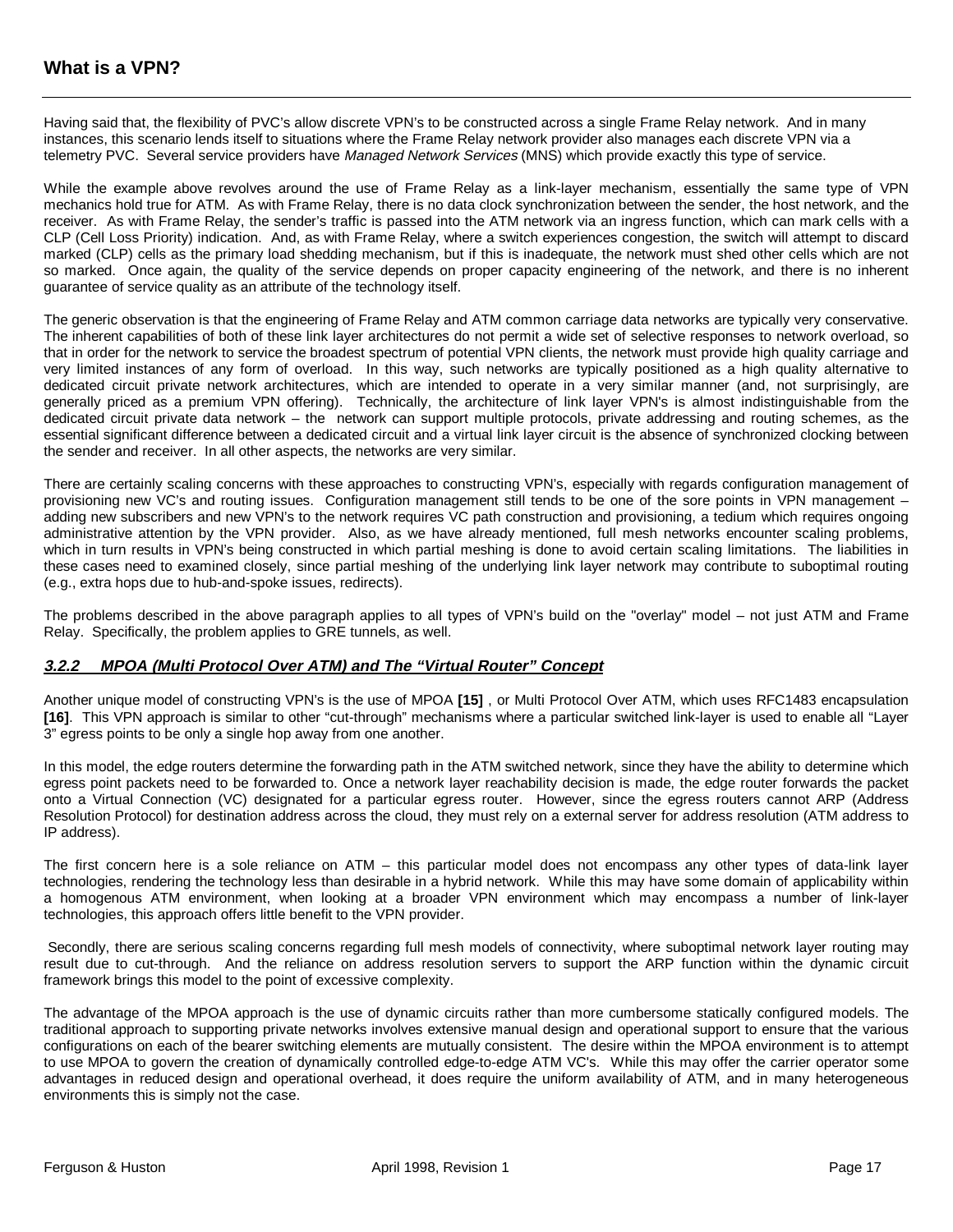In summary, this is another overlay model, with some serious issues regarding scale.

There have also been "peer" VPN models introduced which allow the egress nodes to maintain separate routing tables – one for each VPN – effectively allowing separate forwarding decisions to be made within each node for each distinctive VPN. While this is an interesting model, this also introduces concerns about approaches where each edge device runs a separate routing process and maintains a separate routing information base (RIB, or routing table) process for each VPN community of interest. It is also necessary to note that the "virtual router" concept requires some form of packet labeling, either within the header or via some lightweight encapsulation mechanism, in order for the switch to be able to match the packet against the correct VPN routing table. If this is a global label, the issue of operational integrity is a relevant concern, while if it is a local label, the concept of label switching and maintenance of edge-to-edge label switching contexts is also a requirement.

Among the scaling concerns are issues regarding the number of supported VPN's in relation to the computational requirements, and stability of routing system within each VPN (i.e. instability in one VPN affecting the performance of other VPN's served by the same device). The aggregate scaling demands of this model are also not inconsiderable. Given a change in the underlying physical or linklayer topology, the consequent requirement to process the routing update in a per-VPN basis becomes a significant challenge. Use of distance vector protocols to manage the routing tables would cause a corresponding sudden surge in traffic load, which grows in direct proportion to the number of supported VPN's. The use of link-state routing protocols would require the consequent link-state calculation to be repeated for each VPN, causing the router to be limited by available CPU capacity.

#### **3.2.3 Multi-Protocol Label Switching**

One method of addressing these scaling issues is to use VPN labels within a single routing environment, in the same way that packet labels are necessary to activate the correct per-VPN routing table. If local label switching is used, then this is effectively the architecture of an MPLS VPN. It is perhaps no surprise that when presented with two basic approaches to the architecture of the VPN – that of the use of network layer routing structures and per-packet switching, and the use of link-layer circuits and per-flow switching – that the industry would devise a hybrid architecture which attempts to combine aspects of these two approaches. This hybrid architecture is referred to as Multi-Protocol Label Switching (MPLS) **[17, 18]**.

The architectural concepts used by MPLS are generic enough to allow it to operate as a peer VPN model for switching technology for a variety of link-layer technologies, and in heterogeneous layer 2 transmission and switching environments. MPLS requires protocol-based routing functionality in the intermediate devices, and operates by making the inter-switch transport infrastructure visible to the routing. In the case of IP over ATM, each ATM bearer link becomes visible as an IP link, and the ATM switches are augmented with IP routing functionality. IP routing is used to select a transit path across the network, and these transit paths are marked with a sequence of labels which can be thought of as locally-defined forwarding path indicators. MPLS itself is performed using a label swapping forwarding structure. Packets entering the MPLS environment are assigned a local label and an outbound interface based on a local forwarding decision. The local label is attached to the packet via a lightweight encapsulation mechanism. At the next MPLS switch, the forwarding decision is based on the incoming label value, where the incoming label determines the next hop interface and next hop label, using a local forwarding table indexed by label. This lookup table is generated by a combination of the locally used IP routing protocol, together with a label distribution protocol, which creates end-to-end transit paths through the network for each IP destination. It is not our intention to go into any amount of detail on the MPLS architecture here, apart from noting the each MPLS switch uses a label-indexed forwarding table, where the attached label of an incoming packet determines the next hop interface and the corresponding outgoing label.

The major observation here is that this lightweight encapsulation, together with the associated notion of boundary-determined transit paths provides much of the necessary mechanisms for the support of VPN structures **[19]**. MPLS VPN's have not one, but three key ingredients – (1) constrained distribution of routing information as a way to form VPN's and control inter-VPN connectivity, (2) the use of VPN-ID's, and specifically the concatenation of VPN-ID's with IP addresses to turn (potentially) non-unique addresses into unique ones, and (3) the use of label switching (MPLS) to provide forwarding along the routes constructed via (1) and (2). The generic architecture of deployment is that of a label switched common host network and a collection of VPN environments which use label-defined virtual circuits on an edge-to-edge basis across the MPLS environment. An example is indicated in [Figure 9], where a table is illustrated indicating how MPLS virtual circuits are constructed.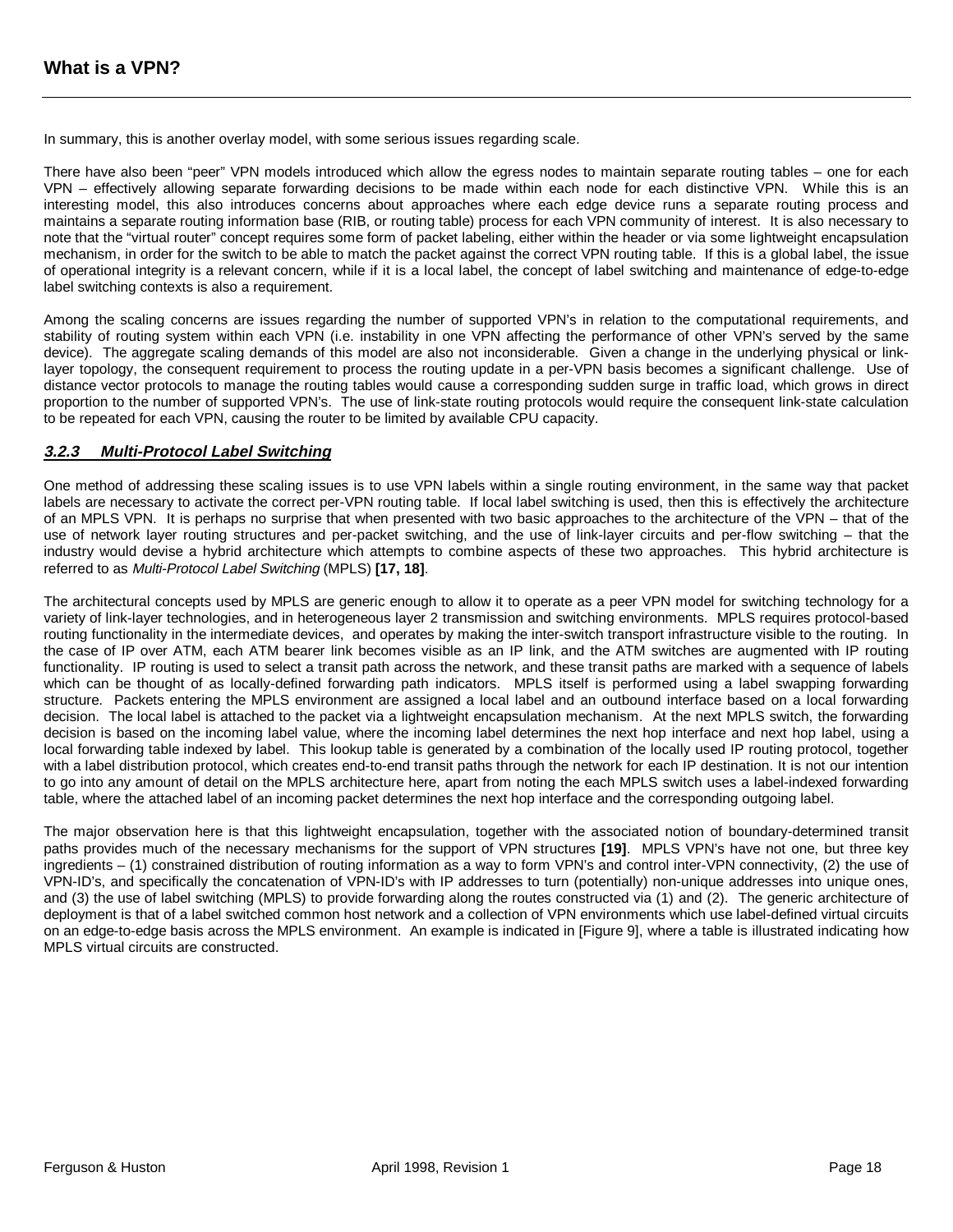

A number of approaches are possible to support VPN's within an MPLS environment. In the base MPLS architecture, the label applied to a packet on ingress to the MPLS environment effectively determines the selection of the egress router, as the sequence of label switches defines an edge-to-edge virtual path. The extension to the MPLS local label hop-by-hop architecture is the notion of a per-VPN global identifier (or Closed User Group identifier as defined in **[19]**) which effectively is used within an edge-to-edge context. This global identifier could be assigned on ingress, and is then used as an index into a per-VPN routing table to determine the initial switch label. On egress from the MPLS environment, the CUG identifier would be used again as an index into a per-VPN global identifier table to undertake next hop selection. Routing protocols in such an environment need to carry the CUG identifier to trigger per-VPN routing contexts, and a number of suggestions are noted in **[19]** as to how this could be achieved.

It should be stressed that MPLS itself, as well as the direction of VPN support using MPLS environments are still within the area of active research, development, and subsequent standardization within the forum of the IETF, so that this approach to VPN support is still somewhat speculative in nature.

## **3.2.4 Link-Layer Encryption**

As mentioned previously, encryption technologies are extremely effective in providing the segmentation and virtualization required for VPN connectivity, and can be deployed at almost any layer of the protocol stack. There are no industry standards, per se, for link-layer encryption, thus all link-layer encryption solutions are generally vendor specific and require special encryption hardware.

While this can avoid the complexities of having to deal with encryption schemes at higher layers of the protocol stack, it can be economically prohibitive, depending on the solution adopted. In vendor proprietary solutions, multivendor interoperability is certainly a genuine concern.

## **3.3 Transport and Application Layer VPN's**

While VPN's can certainly be implemented at the transport and application layers of the protocol stack, it is not very common. The most prevalent method of providing virtualization at these layers is to use encryption services at either layer. For example, encrypted e-mail transactions, or perhaps authenticated DNS (Domain Name System) zone transfers between different administrative name servers, as described in DNSSec (Domain Name System Security) **[20]**.

There is some interesting, and perhaps extremely significant, work being done in the IETF to define a Transport Layer Security protocol (TLS) **[21]**, which would provide privacy and data integrity between two communicating applications. The TLS protocol, once finalized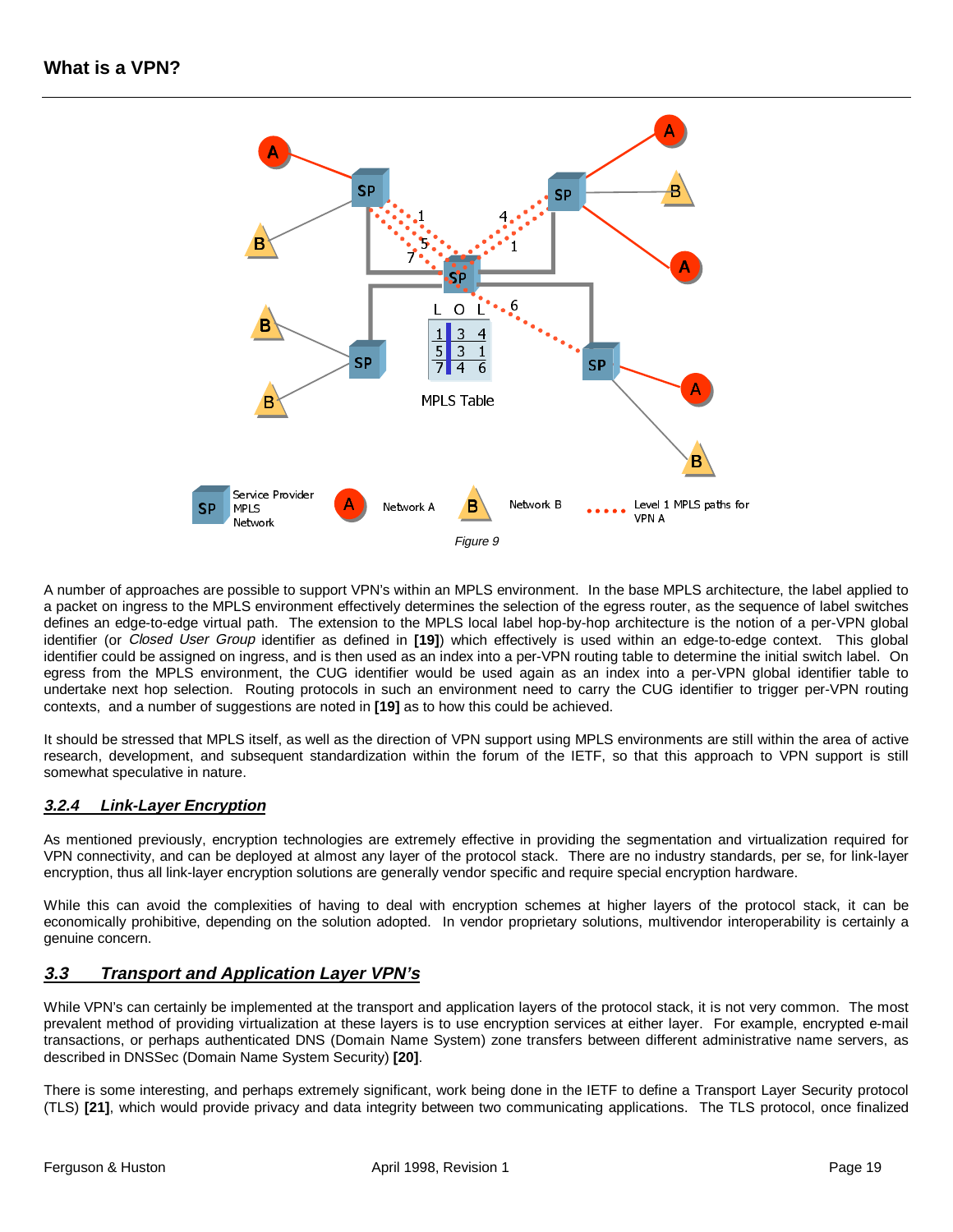and deployed, would allow applications to communicate in a fashion that is designed to prevent eavesdropping, tampering, or message forgery.

It is unknown at the time of this writing, however, how long it may be before this work is finalized, or if it will be embraced by the networking community as a whole once the protocol specification is completed.

The significance of a "standard" transport layer security protocol, however, is that once implemented, it could provide a highly granular method for the virtualizing communications in TCP/IP networks, thus making VPN's a pervasive commodity, and native to all desktop computing platforms.

## **4. Non-IP VPN's**

While this paper has focused on TCP/IP and VPN's, it is recognized that multiprotocol networks may also have requirements for VPN's. Most of the same techniques previously discussed here can also be applied to multiprotocol networks, with a couple of obvious exceptions – a number of the techniques described here are solely and specifically tailored for TCP/IP protocols.

Controlled route leaking is not suitable for a heterogeneous VPN protocol environment, in that it is necessary to support all protocols within the common host network. GRE tunnels, on the other hand, are constructed at the network layer in the TCP/IP protocol stack, however, most *routable* multiprotocol traffic can be transported across GRE tunnels (e.g. IPX, AppleTalk). Similarly the VPDN architectures of L2TP and PPTP both provide a PPP end-to-end transport mechanism which can allow per-VPN protocols to be supported, with the caveat that it is a PPP supported protocol in the first place.

The reverse of heterogeneous VPN protocol support is also a VPN requirement in some cases, where a single VPN is to be layered above a heterogeneous collection of host networks. The most pervasive method of constructing VPN's in multiprotocol networks is to rely upon application layer encryption, and as such, are generally vendor proprietary, although some would contend that one of the most pervasive examples of this approach was the mainstay of the emergent Internet in the 1970's and 1980's – that of the UUCP network, which was (and remains) an open technology.

# **5. Quality of Service Considerations**

As well as creating a segregated address environment to allow private communications, there is also the expectation that the VPN environment will be in a position to support a set of service levels. Such per-VPN service levels may be specified either in terms of a defined service level that the VPN can rely upon at all times, or in terms of a level of differentiation that the VPN can draw upon the common platform resource with some level of priority of resource allocation.

Using dedicated leased circuits a private network can establish fixed resource levels available to it under all conditions. Using a shared switched infrastructure, such as Frame Relay virtual circuits or ATM virtual connections, there is a similar intent to provide a quantified service level to the VPN through the characteristics of the virtual circuits used to implement the VPN.

When the VPN is moved away from such a circuit-based switching environment to that of a general Internet platform, is it possible for the Internet Service Provider to offer the VPN a comparable service level which attempts to quantify (and possibly guarantee) the level of resources which the VPN can draw upon from the underlying host Internet?

This is an area which is undergoing rapid evolution, and much of this area remains within the realm of speculation rather than a more concrete discussion about the relative merits of various Internet Quality of Service (QoS) mechanisms. Efforts within the Integrated Services Working Group of the IETF has resulted in a set of specifications for the support of guaranteed and controlled load end-to-end traffic profiles using a mechanism which loads per-flow state into the switching elements of the network **[22, 23]**. There are a number of caveats regarding the use of these mechanisms, in particular relating to the ability to support the number of flows which will be encountered on the public Internet **[24]**. Such caveats tend to suggest that these mechanisms will not be the which is ultimately adopted to support service levels for VPN's in very large networking environments.

If the scale of the public Internet environment does not readily support the imposition of per-flow state to support guarantees of service levels for VPN traffic flows, the alternative query is whether this environment could support a more relaxed specification of a differentiated service level for overlay VPN traffic. Here, the story appears to offer more potential, given that differentiated service support does not necessarily imply the requirement for per-flow state, so that stateless service differentiation mechanisms can be deployed which offer greater levels of support for scaling the differentiated service **[25]**. However, the precise nature of these differentiated service mechanisms, and their capability to be translated to specific service levels to support overlay VPN traffic flows still remain in the area of future activity and research.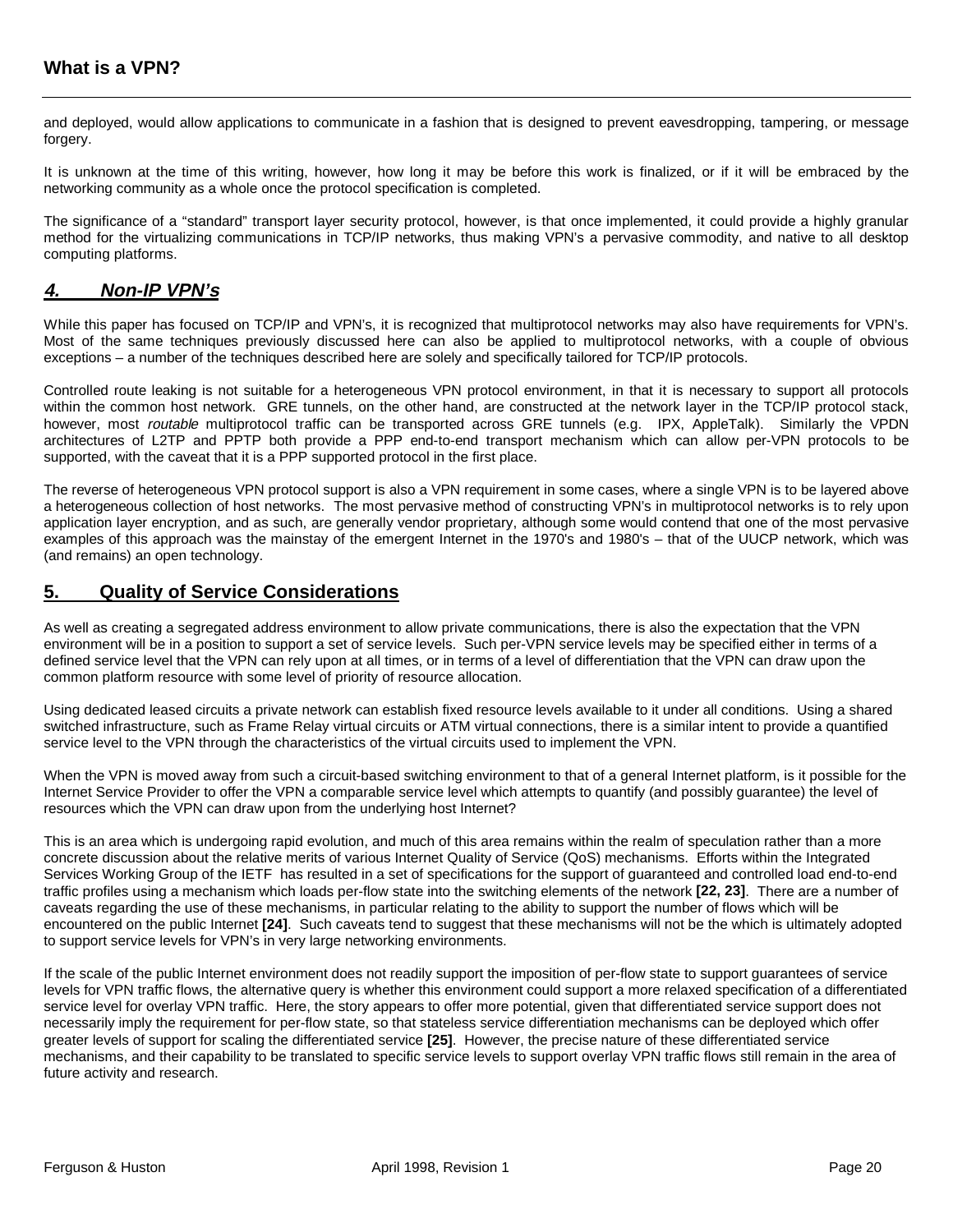## **6. Conclusions**

So what **is** a Virtual Private Network? As we have discussed, a VPN can take several forms. A VPN can be between two end-systems, or it can be between two or more networks. A VPN can be built using tunnels or encryption (at essentially any layer of the protocol stack), or both, or alternatively constructed using MPLS or one of the "virtual router" methods. A VPN can consist of networks connected to a service provider's network by leased lines, Frame Relay, or ATM, or a VPN can consist of dial-up subscribers connecting to centralized services, or other dial-up subscribers.

The pertinent conclusion here is that while a VPN can take many forms, there are some basic common problems that a VPN is built to solve, which can be listed as virtualization of services and segregation of communications to a closed community of interest, while simultaneously exploiting the financial opportunity of economies of scale of the underlying common host communications system.

To borrow a popular networking axiom, "When all you have is a hammer, everything looks like a nail." Every organization has its own problem that it must solve, and each of the tools mentioned within this paper can be used to construct a certain type of VPN to address a particular set of functional objectives. There is more than single "hammer" to address these problems, and network engineers should be cognizant of the fact that VPN's are an area where many people use the term generically – there is a broad problem set with equally as many possible solutions. Each solution has a number of strengths and also a number of weaknesses and vulnerabilities. There is no single mechanism for VPN's which will supplant all others in the months and years to come, but instead we will continue to see a diversity of technology choices in this area of VPN support.

## **7. Acknowledgments**

Thanks to Yakov Rekhter (Cisco Systems), Eric Rosen (Cisco Systems), and W. Mark Townsley (Cisco Systems) for their input and constructive criticism.

### **8. References**

[\[1\] Wired Magazine, February 1998, Wired's "Hype List - Deflating this month's overblown memes,"](http://www.wired.com/wired/6.02/hypelist.html) page 80. Ironically, number 1 on the Hype List is Virtual Private Networks with a life expectancy of 18 months.

[\[2\] "The New Hacker's Dictionary," Third Edition. Compiled by Eric S. Raymond, published by MIT Press, 1993. The Jargon File](http://www.ccil.org/jargon/) online: http://www.ccil.org/jargon/

[\[3\] Webster's Revised Unabridged Dictionary \(1913\). Hypertext Webster Gateway: http://work.ucsd.edu:5141/cgi-bin/http\\_webster](http://work.ucsd.edu:5141/cgi-bin/http_webster)

[\[4\] "Architecture of the Multi-Modal Organizational Research and Production Heterogeneous Network \(MORPHnet\)," R. Aiken, R.](http://www.anl.gov/ECT/Public/research/morphnet.html) Carlson, I. Foster, T. Kuhfuss, R. Stevens, L. Winkler, January 1997.

[\[5\] RFC1997, "BGP Communities Attribute," R. Chandra, P. Traina, T, Li, August 1996.](http://www.faqs.org/rfcs/rfc1997.html) [RFC1998, "An Application of the BGP](http://www.faqs.org/rfcs/rfc1998.html) [Community Attribute in Multi-home Routing," E. Chen, T. Bates, August 1996.](http://www.faqs.org/rfcs/rfc1998.html)

[\[6\] RFC1701, "Generic Routing Encapsulation," S. Hanks, T. Li, D. Farinacci, P. Traina, October 1994.](http://www.faqs.org/rfcs/rfc1701.html) [Also RFC1702, "Generic](http://www.faqs.org/rfcs/rfc1702.html) [Routing Encapsulation over IPv4 networks," S. Hanks, T. Li, D. Farinacci, P. Traina, October 1994.](http://www.faqs.org/rfcs/rfc1702.html)

[\[7\] "Layer Two Tunneling Protocol 'L2TP'," draft-ietf-pppext-l2tp-10.txt, A. Valencia, K. Hamzeh, A. Rubens, T. Kolar, M. Littlewood,](http://sunsite.cnlab-switch.ch/ftp/mirror/internet-drafts/draft-ietf-pppext-l2tp-10.txt) W. M. Townsley, J. Taarud, G. S. Pall, B. Palter, W. Verthein,, March 1998.

[\[8\] "Point-to-Point Tunneling Protocol – PPTP," draft-ietf-pppext-pptp-02.txt, K. Hamzeh, G. Singh Pall, W. Verthein, J. Taarud,](http://sunsite.cnlab-switch.ch/ftp/mirror/internet-drafts/draft-ietf-pppext-pptp-02.txt) [W. A. Little, July 1997.](http://sunsite.cnlab-switch.ch/ftp/mirror/internet-drafts/draft-ietf-pppext-pp2p-02.txt) See also:<http://www.microsoft.com/backoffice/communications/morepptp.htm>

[9] [RFC1075, "Distance Vector Multicast Routing Protocol," D. Waitzman, C. Partridge, S. Deering, November 1988.](http://www.faqs.org/rfcs/rfc1075.html) For historical purposes, see also<ftp://ftp.isi.edu/mbone/faq.txt>

[\[10\] "NBMA Next Hop Resolution Protocol \(NHRP\)," draft-ietf-rolc-nhrp-15.txt, J. Luciani, D. Katz, D. Piscitello, B. Cole, N.](http://sunsite.cnlab-switch.ch/ftp/mirror/internet-drafts/draft-ietf-rolc-nhrp-15.txt) Doraswamy , February 1998.

[\[11\] "Layer Two Forwarding \(Protocol\) 'L2F'," draft-valencia-l2f-00.txt, A. Valencia, M. Littlewood, T. Kolar, October 1997.](http://sunsite.cnlab-switch.ch/ftp/mirror/internet-drafts/draft-valencia-l2f-00.txt)

[12] [RFC2131, "Dynamic Host Configuration Protocol," R. Droms, March 1997.](http://www.faqs.org/rfcs/rfc2131.html)